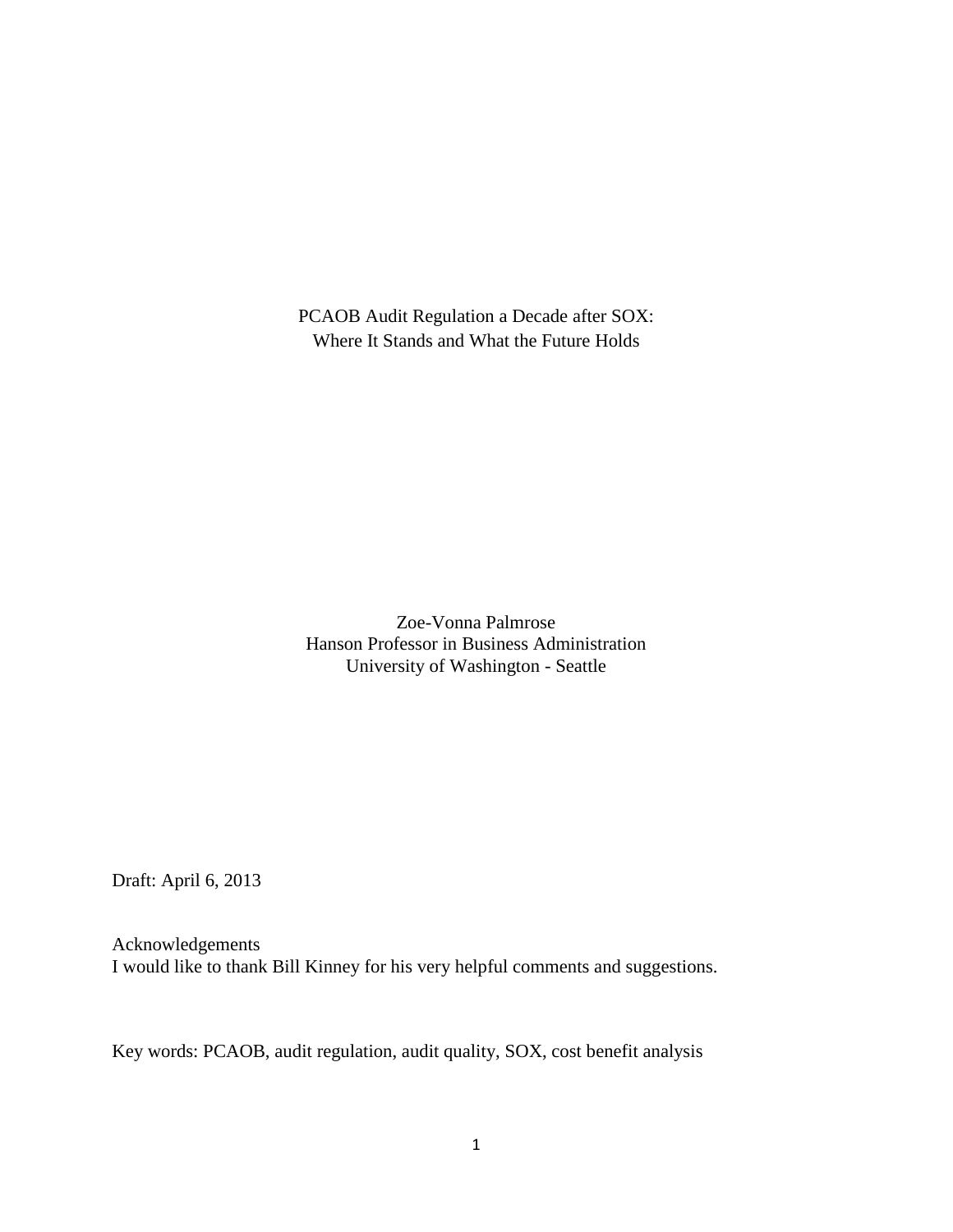#### **INTRODUCTION**

It has been more than ten years since the Sarbanes-Oxley Act of 2002 (SOX) created the Public Company Accounting Oversight Board (PCAOB) to regulate public company auditing. Because a decade provides sufficient time for the contours of this new audit regulatory landscape to emerge, this commentary uses this milestone as motivation to assess the status of public company audit regulation, consider what"s working and what"s not, and explore what the future might hold.

Assessing the regulatory structure is important because SOX took the giant step of transferring public company audit regulation from the private-sector to the federal government.<sup>1</sup> This transfer occurred under a "fire-alarm" approach to regulation (Kinney 2005), whereby major instances of fraudulent financial reporting propelled government action without an extended deliberative process or first trying alternate private sector regulatory structures (e.g., see Panel on Audit Effectiveness 2000), including one proposed by the Securities and Exchange Commission (SEC) (SEC 2002).

Even so, this commentary does not represent a call to return to self-regulation. Congress did not choose to sunset the PCAOB and it has withstood a constitutional challenge. The commentary generally does not quibble with the provisions of SOX. However, there is great scope for discretion in implementing SOX and perspective on the efficacy of this implementation is a focus. As such, the discussion extends prior assessments of the PCAOB and the regulation of public company auditing post-SOX (e.g., Kinney 2005; Palmrose 2006, 2010a and 2010b; Glover et al. 2009).

Taking its own stock as part of strategic planning, the Board identified the PCAOB"s current strengths, weaknesses, opportunities, and threats (PCAOB 2011c). 2 For example, the Board concluded the PCAOB"s strengths include that it "has institutional credibility in confronting the realities of the global audit." Further, the PCAOB has "developed a robust auditor oversight program" that it "knows has been effective in improving the quality and credibility of audits" (PCAOB 2011c, 8). This commentary provides an outside perspective on these matters.

It is important to acknowledge that a great deal has been accomplished during the last decade. To its credit, the PCAOB has evolved and continues to do so. In the spirit of continuous regulatory improvement, this commentary proceeds in two parts. The first part assesses selected portions of the PCAOB"s legislative mandates and how discretionary choices in the implementation of these mandates have shaped the PCAOB during its first decade. The second part of the commentary explores what appear to be some of the key determinants of the future of audit regulation under the PCAOB, which center on how the PCAOB chooses to define itself over the next decade. The commentary makes some suggestions to build on the PCAOB"s articulated vision in this regard.

 $\overline{\phantom{a}}$ 

 $1$ <sup>1</sup> This is a statement on substance rather than form. SOX designates the PCAOB as a nonprofit organization and not an agency or establishment of the U.S. government.

<sup>&</sup>lt;sup>2</sup> The PCAOB reaffirmed these strengths, weaknesses, opportunities, and threats in its Strategic Plan for 2012-2016 (PCAOB 2012d).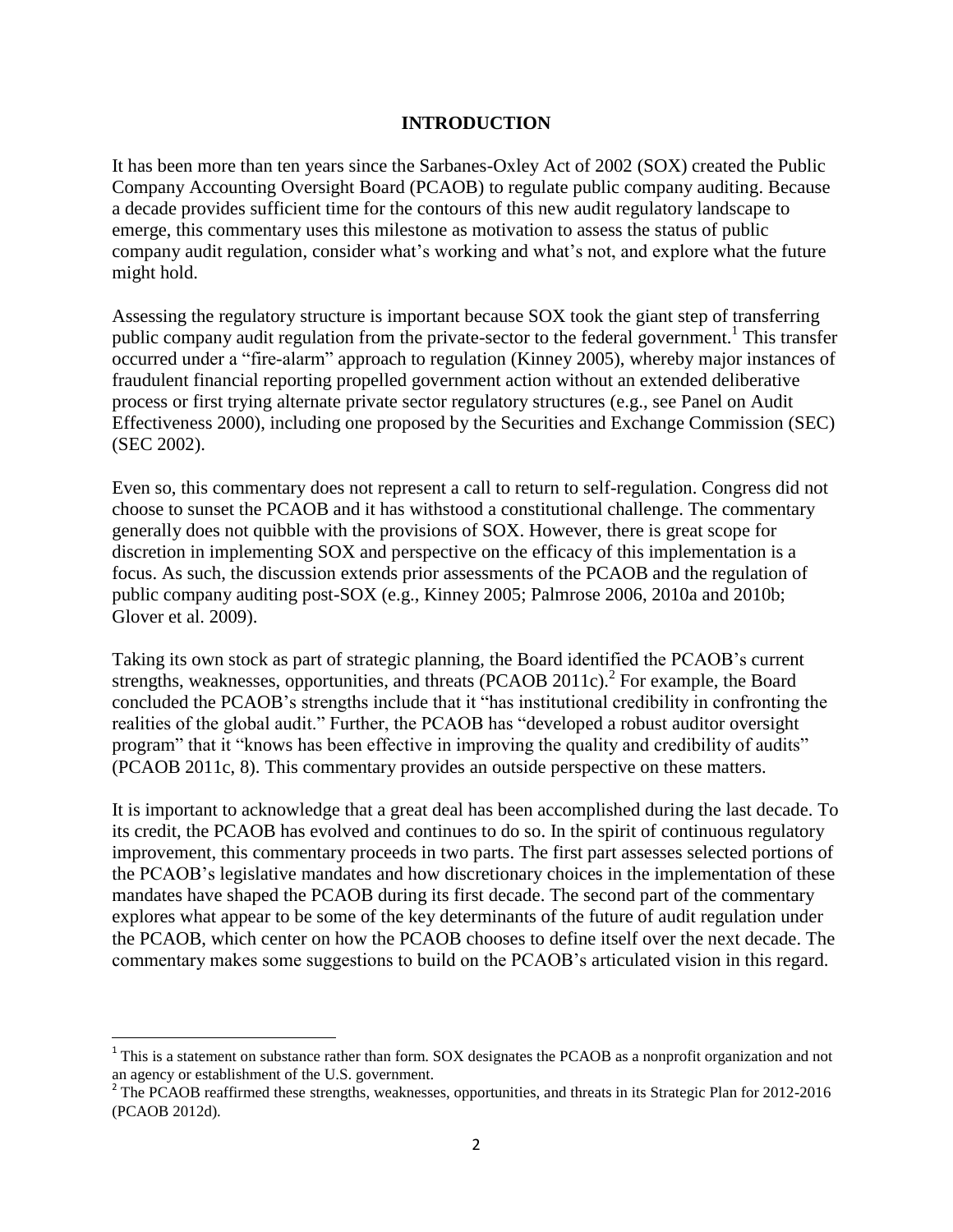#### **THE FIRST DECADE: ASSESSING THE CHOICES MADE IN IMPLEMENTING THE PCAOB'S LEGISLATIVE MANDATES**

#### **Overview**

While SOX establishes the PCAOB, defines its authority, and outlines the legal requirements by which it must abide, the PCAOB received additional legislative mandates and constraints under the Dodd-Frank Wall Street Reform and Consumer Protection Act of 2010 (Dodd-Frank) and the 2012 Jumpstart Our Business Startups Act (JOBS). This section discusses the PCAOB"s legislative mandates under these acts, including areas where the PCAOB has been unable to meet its mandates or is still in the process of doing so. The discussion also includes selected examples of a theme in this commentary – namely that the PCAOB"s legislative mandates allow for much discretion in their implementation. The exercise of this discretion via critical implementation choices represents the key to assessing audit regulation by the PCAOB over the last decade, as discussed in this section, and determining what the future might hold, as discussed in the next section.

#### **SOX**

l

#### *Background*

SOX established the PCAOB: "to oversee the audit of public companies that are subject to the securities laws, and related matters, in order to protect the interests of investors and further the public interest in the preparation of informative, accurate, and independent audit reports for companies the securities of which are sold to, and held by and for, public investors" (Section  $101(a)$ .<sup>3</sup> This mission focuses the PCAOB on maintaining and improving public company audit quality through its statutory authority under SOX for registration, inspection, standard-setting, and enforcement.

Reinforcing the elemental shift to government regulation of public company auditing, SOX gives the SEC oversight of the PCAOB. SEC oversight includes the authority to appoint PCAOB board members; to approve PCAOB budgets, rules, and standards before they can take effect; to inspect PCAOB operations; and to consider audit firm requests for interim review of PCAOB inspection reports and Board remediation determinations, and hear appeals of PCAOB enforcement findings.<sup>4</sup> Based on the June 2010 Supreme Court decision in *Free Enterprise Fund* 

<sup>&</sup>lt;sup>3</sup> SOX gives the PCAOB authority over accounting firms that audit issuers. Under PCAOB rules implementing SOX, accounting firms that play a substantial role in the audit of any issuer are also subject to PCAOB authority, including inspections.

<sup>&</sup>lt;sup>4</sup> Although SOX does not prescribe an SEC standard of review for PCAOB inspection reports and remediation determinations, SEC Rule 140 establishes a high threshold for these interim reviews – namely an "arbitrary and capricious" standard of review. In contrast, SOX Section 107(c) specifies that the provisions of sections 19(d)(2) and 19(e)(1) of the Securities Exchange Act of 1934 govern the review by the Commission of final disciplinary sanctions imposed by the Board. Further, SOX provides that the Commission may enhance, modify, cancel, reduce, or require the remission of a sanction imposed by the Board for disciplinary actions if the Commission determines, among other factors, that the sanction is not necessary or appropriate in furtherance of SOX or the securities laws or is excessive, oppressive, inadequate, or otherwise not appropriate to the finding or the basis on which the sanction was imposed.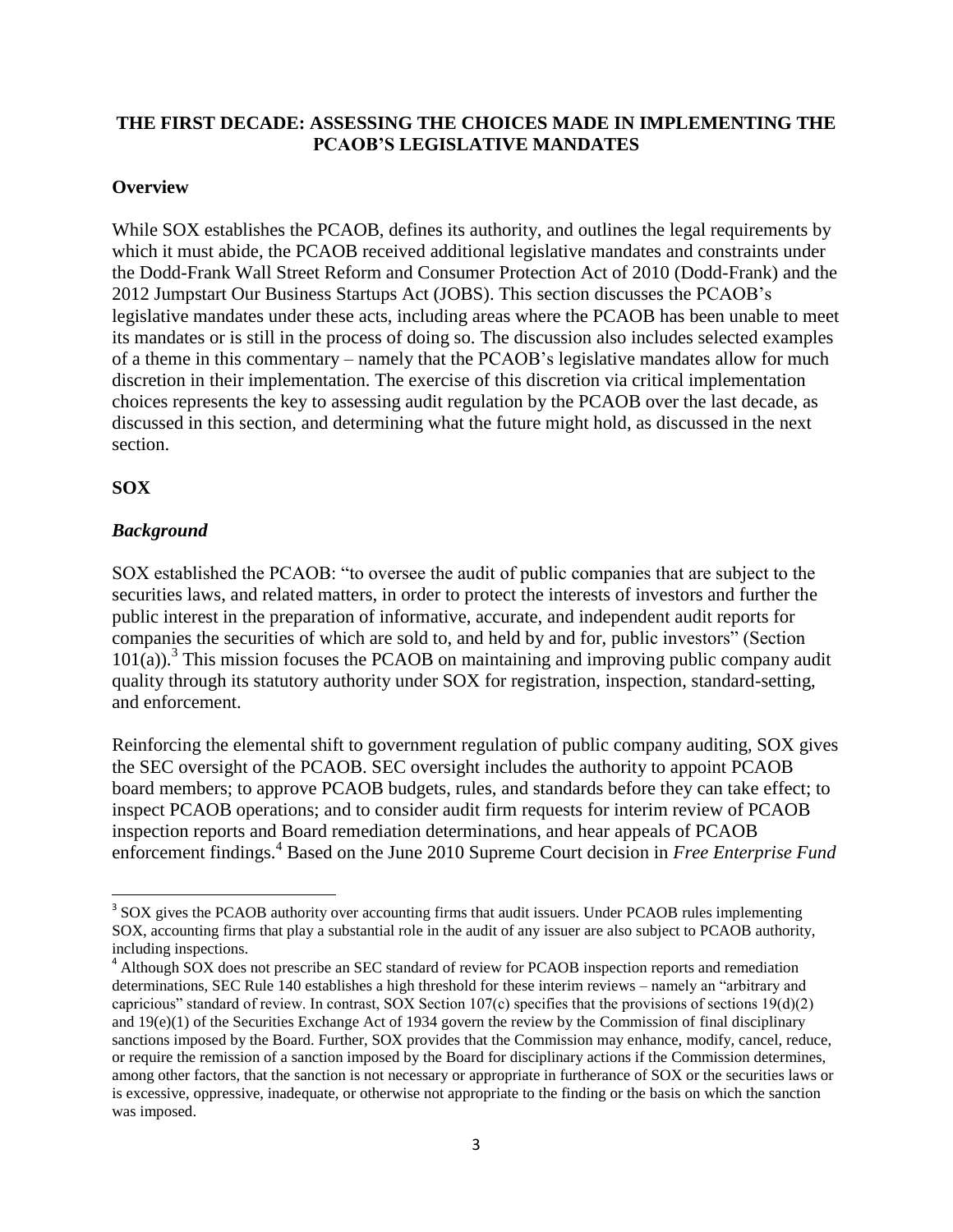*et al v. PCAOB*, SEC oversight allowed the PCAOB to withstand the constitutional challenge to the regulatory framework created by SOX.

It is easy to overlook the impact of this constitutional challenge. Actually it represents one of the defining events in the PCAOB"s first decade. For a significant period before the Supreme Court decision, uncertainty existed about whether the PCAOB would even survive. This uncertainty undermined the PCAOB"s ability to attract and retain both Board members and staff, which, in turn, slowed the organization's initiatives. Moreover, with the Supreme Court decision, any resistance to the exercise of SEC oversight lost standing and faded away. Essentially, the decision empowered the SEC in its dealings with the PCAOB and reinforced the necessity of a substantive day-to-day working relationship between "K Street and Station Place."

As an aside, SOX also formalizes the responsibilities of issuer systems of corporate governance for oversight of the audit and the relationship with the audit firm. SOX Section 301 gives the audit committee direct responsibility for the appointment, compensation, and oversight of the work of any registered public accounting firm employed by the issuer for the purpose of preparing or issuing an audit report or related work. Further, SOX specifies that each such accounting firm shall report directly to the audit committee. While the PCAOB has no authority over audit committees and audit committees are not the focus of this commentary,<sup>5</sup> some consider the legislative requirement for audit committees to "step up to the plate" as one of the major influences on audit services post-SOX.

#### *Board Appointments*

 $\overline{\phantom{a}}$ 

The Board is central to the way the PCAOB implements SOX. SOX specifies a five-member Board "appointed from among prominent individuals of integrity and reputation."<sup>6</sup> SOX gives the Commission, in consultation with the Board of Governors of the Federal Reserve System and the Secretary of the Treasury, responsibility for appointment of PCAOB Board members. But unlike SEC commissioners, SOX allows PCAOB Board members to be well paid, at least by Washington, DC standards, which somewhat diminishes the public service aspect of the position.

SOX also requires the Board have two members that shall be or have been certified public accountants (CPAs) and a CPA chairperson may not have practiced for at least five years prior to Board appointment. Moreover, SOX restricts the number of CPAs on the Board to these two members. In this regard, we can all appreciate the objective of not giving "regulated parties" the ability to dominate the Board and, thereby, the organization. SOX provides for an optically balanced Board with objectivity and audit expertise.

<sup>&</sup>lt;sup>5</sup> Actually, the PCAOB has no authority over accounting matters or issuers and their audit committees. However, PCAOB inspections, auditing standards, and other initiatives certainly do feedback into and, therefore, impact issuers and their financial reporting and ICFR. Certain auditing standards require and some PCAOB releases contemplate dialogue between auditors and audit committees. In addition, the PCAOB includes as a priority project for 2013 "enhancing outreach to and interaction with audit committees to constructively engage in areas of common interest, including auditor independence and audit quality" (PCAOB 2012d, 5).

 $6$  SOX Section 101(e)(1) adds that Board members shall "have demonstrated commitment to the interests of investors and the public, and an understanding of the responsibilities for and nature of the financial disclosures required of issuers under the securities laws and the obligations of accountants with respect to the preparation and issuance of audit reports with respect to such disclosures."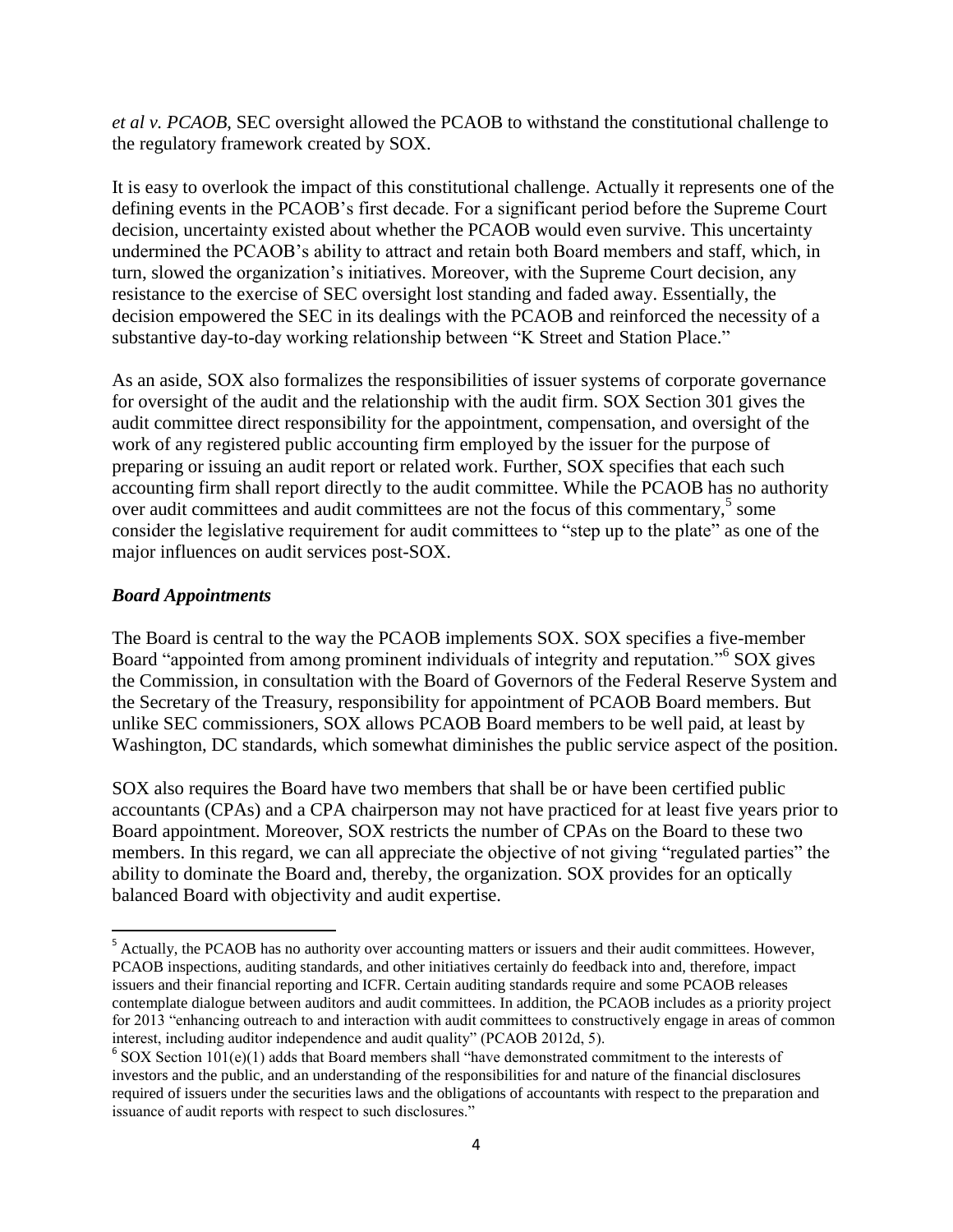Nonetheless, given the large number and variety of prominent and eligible people from outside public accounting that are or have once been CPAs, the SOX restriction on CPAs has facilitated the appointment of "non-expert" members to all five board positions. The politics of Board appointments are complicated (e.g., see Palmrose 2010a and 2010b). As a result, the Board has largely consisted of prominent individuals, such as securities lawyers and other Washington DC insiders, without relevant experience in the actual practice of auditing. This has impacted the PCAOB"s activities in large and small ways.

It is not clear if any have been asked and willing to serve, but no current or former audit partner from one of the four largest global audit firms (B4) has yet been appointed to the Board. Indeed, my students are taken aback to learn that only recently has someone with *any* experience as an audit partner been appointed to the Board. This appointment represents an important turning point in the evolution of the PCAOB. However, all things considered, including the politics of Board appointments, restricting the appointment of only two CPAs to the Board does not appear necessary. Although the prospects for accomplishing a legislative change would be dim, there has been no discussion of eliminating this restriction. On the other hand, eliminating this SOX provision could risk losing the Congressional signal that audit expertise matters at the Board level, so perhaps it would be best to leave well enough alone.

## *PCAOB Funding*

 $\overline{\phantom{a}}$ 

The PCAOB has a ready source of funding to carry out its legislative mandates. In accordance with SOX and Dodd-Frank as subsequently discussed, issuers and broker-dealers provide the vast majority of the PCAOB"s funding, with the rest coming through registration and more recently annual fees from accounting firms.<sup>7</sup> The PCAOB considers the funding authority provided by SOX, whereby the PCAOB does not rely on the accounting firms it regulates to fund its activities, as among its strengths (PCAOB 2011c, 8).

However, the non-voluntary nature of the funding and the process by which it occurs are perhaps more important strengths for the PCAOB, rather than the sources per se. The SEC likewise collects fees from market participants and such collections exceed the SEC"s appropriations. A key aspect of PCAOB funding is that unlike other regulatory agencies such as the SEC, the PCAOB does not have to "compete" for resource allocations from Congress or otherwise navigate the politics and vagaries of the Congressional budget process. Essentially, SOX and Dodd-Frank allow the PCAOB the luxury of obtaining the resources that the Board believes are needed to support a broad array of activities under its regulatory authority.<sup>8</sup>

 $<sup>7</sup>$  Due to problems with its information technology (IT) systems, the PCAOB was delayed in getting an annual</sup> reporting system for registered accounting firms up and running, which in turn delayed implementing the SOX requirement for the payment of annual fees by such firms. Certain SEC budget orders and reports from the PCAOB Office of Internal Oversight and Performance Assurance (IOPA) reflect concerns over the efficacy of IT spending and various IT system challenges. The PCAOB includes "information technology, governance, and enterprise architecture" among its weaknesses in the 2011 Strategic Plan (PCAOB 2011c, 9).

<sup>&</sup>lt;sup>8</sup> Given these factors and its nonprofit status as specified by SOX, it is a surprise that the PCAOB appears as a lineitem in the Office of Management and Budget"s (OMB) Congressionally mandated report pursuant to the Sequestration Transparency Act of 2012 (published in September 2012). If maintained, this may represent at least a short-term resource challenge for the PCAOB and necessitate some reprioritization.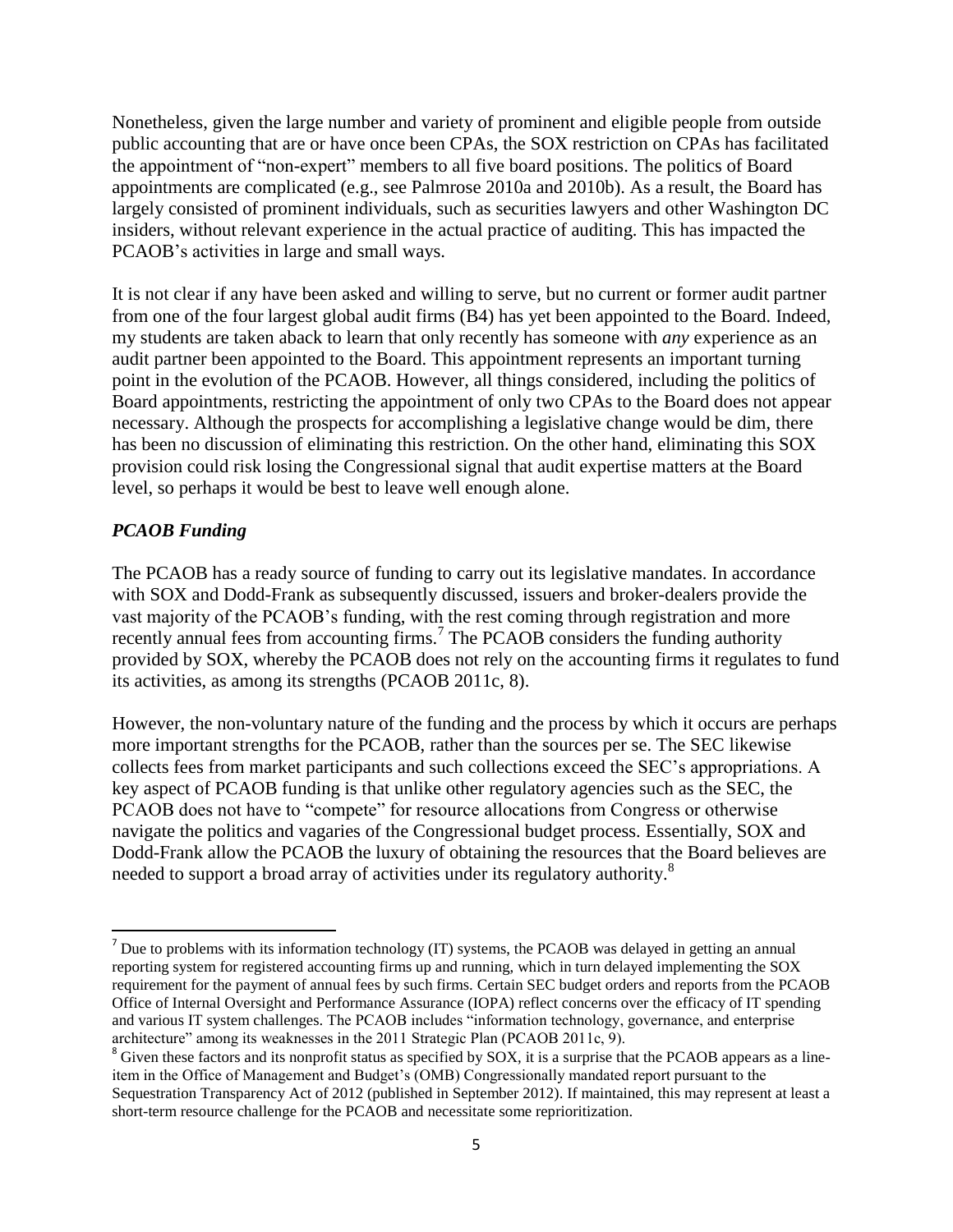During the 10-year period from 2003-2012, issuers, broker-dealers, and registered audit firms paid more than \$1.4 billion to support the PCAOB's activities.<sup>9</sup> Unlike other government agencies, over the last decade the PCAOB has not been resource constrained. Reinforcing this point, a review of budgets and annual reports posted on the PCAOB"s website (while sorting out differences between cash flow and GAAP reporting) finds that the PCAOB"s actual spending each year often falls well short of its approved budgets.

The SEC reviews and approves the PCAOB"s budget and has developed a process for doing so. The Commission and staff take their PCAOB budgetary oversight responsibilities very seriously. Nonetheless, the SEC does not treat the PCAOB as Congress treats the SEC. Importantly from the standpoint of transparency, the PCAOB budget process now typically culminates in an open Commission meeting with "testimony" by the PCAOB chairman (Palmrose 2010b). Commissioner's statements and questions during the open meeting, along with SEC annual PCAOB budget orders, provide insight into areas of concern for the Commission. Notwithstanding that the budget approval process provides a lever for the Commission to exercise some influence over the PCAOB, as a practical matter, the Board has a good deal of leeway on its priorities and initiatives as long as the spending choices comply with SOX and SEC approved budget guidelines.

Furthermore, few outside the SEC and PCAOB appear to pay much attention to the PCAOB"s spending. For example, the media does not generally probe PCAOB spending or otherwise challenge it – unlike what often occurs for other government agencies. Perhaps the PCAOB initiative on mandatory audit firm rotation (PCAOB 2011b) provides one exception, as some commenters have questioned the wisdom of the Board"s spending resources on this activity, including the Board"s decision to hold multiple roundtables. This illustrates that controversial initiatives may shine a spotlight on PCAOB spending, especially where any eventual rules would impose significant, additional costs on issuers (and registered audit firms) that are already compelled to fund the PCAOB.

## *Standard-Setting*

 $\overline{\phantom{a}}$ 

SOX gives the PCAOB authority to set quality control, auditor independence, and auditor performance standards by promulgating its own standards and adopting or adapting the standards of others. The PCAOB is planning to revise the quality control standards (adopted in 2003 from the American Institute of Certified Public Accountants (AICPA) as interim standards) – an effort that is long overdue. The PCAOB has promulgated few new auditor independence rules, choosing instead to mostly rely on SEC auditor independence rules. I have previously written about the wisdom of this decision (Palmrose 2010b), in part, because it recognizes that any such rules affect issuer filings, which are the SEC"s jurisdiction. And this issue comes to the forefront with the concept release on mandatory audit firm rotation (PCAOB 2011b). Even though the concept release is premised on the PCAOB"s authority to set auditor independence rules, it is not settled that this PCAOB authority would extend to mandating audit firm rotation. For example, some commenters on the concept release noted that this is the SEC"s jurisdiction.

<sup>&</sup>lt;sup>9</sup> Appendix A discusses the PCAOB's responsibilities and resources as compared to those of the SEC.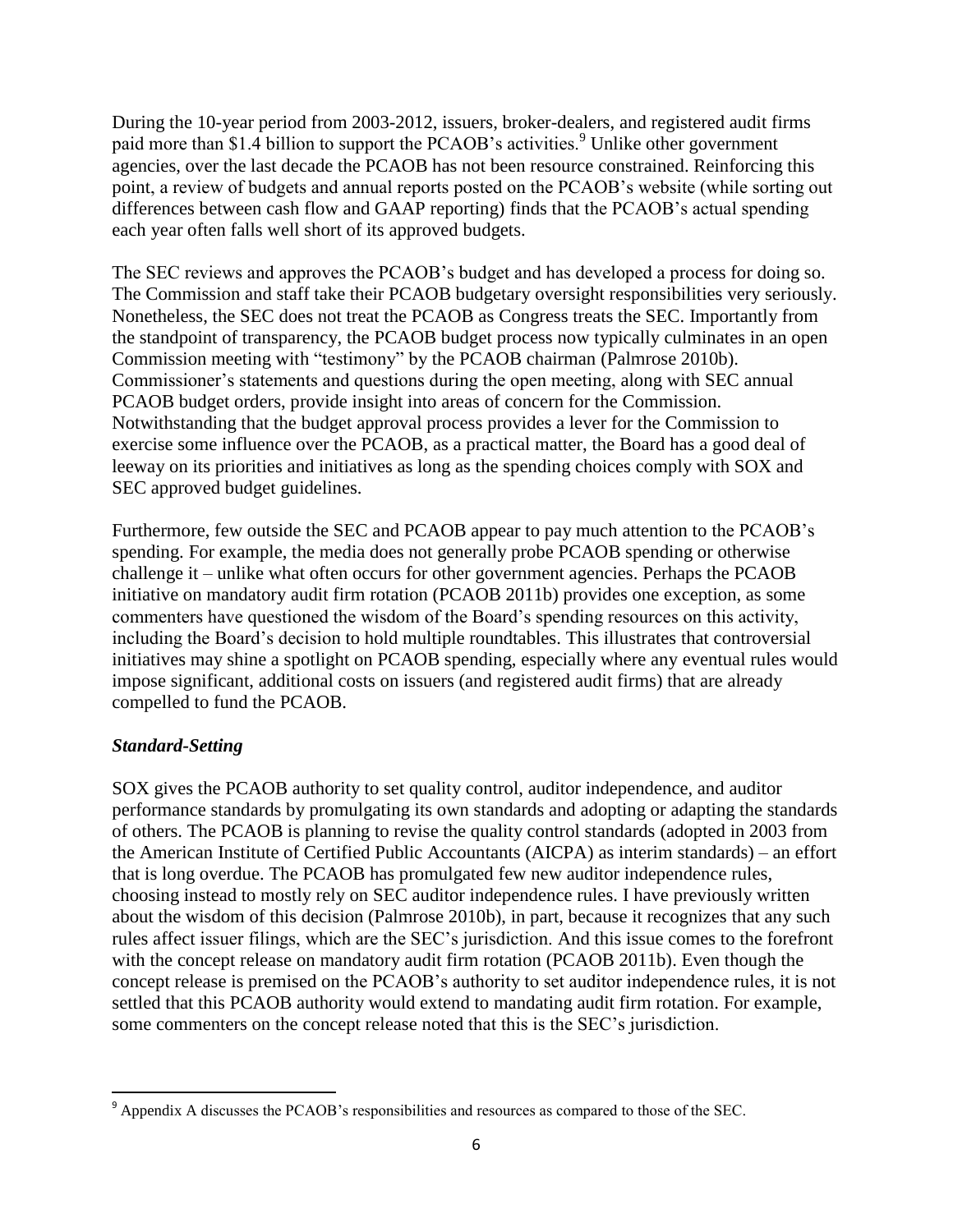In regards to audit standard-setting, a decade ago the PCAOB adopted generally accepted auditing standards (GAAS) as promulgated by the Auditing Standards Board of the AICPA as interim standards. However, it also made the critical decision to rewrite and replace GAAS with its own auditing standards and set new standards using a permanent staff – rather than delegate these activities to other authoritative bodies as allowed by SOX. Problematic elements of this approach are well recognized (e.g., Kinney 2005; Palmrose 2006 and 2010b; Glover et al. 2009). These include assuming a small staff removed from practice is, nonetheless, well informed and up-to-date on *all* aspects of auditing as necessary to develop and draft auditing standards. As this approach plays out, it has likely contributed to the PCAOB"s lengthy standard-setting process and minimal output over the last decade.<sup>10</sup> On the other hand, to its credit, the PCAOB has shown a willingness to use concept releases, several rounds of exposure drafts, and the comment letter process to better calibrate and otherwise improve its proposals before adopting them.

Likewise affected by the choice to set its own auditing standards, the PCAOB has also chosen not to commit to the convergence of its auditing standards with those of the International Auditing and Assurance Standards Board (IAASB) and ASB (while the IAASB and ASB have agreed to converge their standards). Again, convergence would be allowed under SOX. Although the current auditor reporting initiative indicates some improvement in the working relationship among these standard-setters, the PCAOB continues to resist convergence, in large part because the IAASB and ASB include practicing auditors. Thus, the complexities from having multiple sets of auditing standards continue to vex audit education and practice alike.

Congress appreciated the need for current relevant expertise to inform auditing standards and intended that the PCAOB should involve practicing auditors in its standard-setting process (US Senate  $2002<sup>11</sup>$ ). Such involvement includes service on advisory groups, committees, and task forces. However, unlike other audit standard-setting bodies such as the IAASB and ASB, the PCAOB generally does not use task forces or advisory committees for its individual standardsetting projects to assist in developing and drafting standards.<sup>12</sup> Such work is done by PCAOB staff with some input along the way from SEC staff.

Lastly, the PCAOB of course has discretion in the way it writes auditing standards. In this regard, it is noteworthy that in revising their interim standards and setting new ones the PCAOB now promulgates more prescriptive auditing standards. In the main, the debate over moving accounting standards from "rules to principles-based" has not given the PCAOB pause when it comes to auditing standards. To illustrate, the PCAOB appears to be embedding presumptively mandatory procedures (i.e., the auditor "should"), while deleting the notion of auditor judgment from its auditing standards.<sup>13</sup> The PCAOB is certainly deleting the word "judgment" from its

 $\overline{\phantom{a}}$ 

<sup>&</sup>lt;sup>10</sup> Based on Commissioners' questions and comments at the SEC Open Meeting on February 13, 2013 for the PCAOB"s 2013 budget, the PCAOB"s minimal standard-setting output is a concern at the SEC (SEC archives).

<sup>&</sup>lt;sup>11</sup> The Senate Report stated: "The Board's standard-setting authority, however, is neither intended nor structured to exclude practicing accountants from participation in the standard-setting process" (US Senate 2002, 8).  $12$  The standard-setting project on confirmations may be an exception as the PCAOB received input from a task

force, although that long-standing project is still not finalized.

<sup>&</sup>lt;sup>13</sup> Recognizing that judgment is pervasive in accounting and auditing, the SEC's Advisory Committee on Improvements to Financial Reporting (CIFiR) recommended that the PCAOB articulate a framework for how the PCAOB considers the reasonableness of auditing judgments in its inspection and enforcement processes. The PCAOB has declined to adopt this recommendation, instead demurring until the SEC first adopts a CIFiR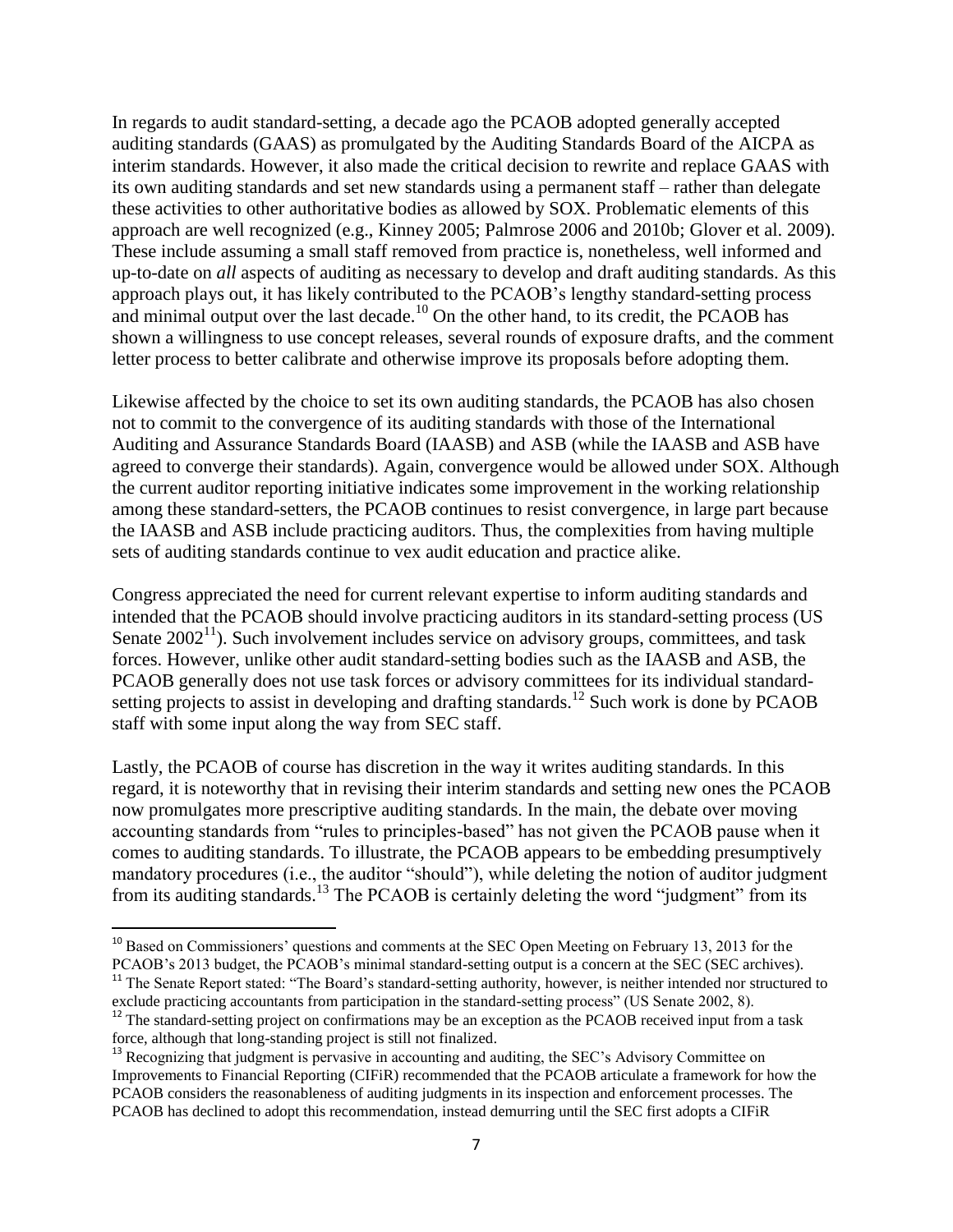auditing standards. For example, I searched the risk suite of eight PCAOB auditing standards (AS 8 through 15) and found that the word "judgment," in reference to auditor judgment, appears in only three places.<sup>14</sup> Otherwise, the term "judgment" is used in reference to judgments of management and investors.

This move seems even more curious given that skepticism relates to judgment and the PCAOB is emphasizing auditor skepticism through initiatives such as the one on mandatory audit firm rotation. Perhaps the rationale for moving towards more prescriptive auditing standards is to serve a particular type of "bright-line" inspection process. Nonetheless, the impact of more prescriptive standards on audit quality is an open question and one ripe for research.

#### **Dodd-Frank**

 $\overline{a}$ 

#### *Broker-Dealers*

As previously noted, the PCAOB"s legislative mandate has not been static since SOX. The Madoff scandal in late 2008, in conjunction with the 2008 financial crisis and ensuing severe economic downturn, again drove regulatory reforms via Dodd-Frank. Selected provisions of Dodd-Frank impact the PCAOB. For example, Madoff"s audit firm was not registered with or inspected by the PCAOB. To remedy this "regulatory gap," Dodd-Frank gives the PCAOB inspection authority over certain broker-dealer auditors.<sup>1</sup>

Over 500 accounting firms registered with the PCAOB as auditors of broker-dealers and are now subject to PCAOB inspections. At the time of initial registration, these firms audited about 5,000 broker-dealers. Most of these broker-dealers are small (e.g., 70 percent had tentative net capital under \$1 million) and they have much diversity in their types of services. Recognizing this diversity, one aspect of the Board"s interim inspection program is to determine whether auditors of some types of broker-dealers can safely be exempted from PCAOB oversight without compromising investor protection (Goelzer 2010).

The PCAOB describes "building a new broker-dealer auditor oversight program" as among the PCAOB"s opportunities (PCAOB 2011c, 10). On the other hand, considering the collapse of Peregrine Financial Group (PFGBest) in July 2012 under allegations of fraud, plus the relatively troubling early results from the PCAOB"s interim inspection program for broker-dealers (PCAOB 2012c), developing a meaningful broker-dealer inspection program might be better characterized as a challenge for the PCAOB.

recommendation on articulating the components of a framework for accounting judgments as a policy statement (Palmrose 2010b). On the other hand, a number of firms have developed their own audit judgment frameworks.

 $14$  The term "judgment" appears twice in AS 9.7, to acknowledge auditors make preliminary judgments on materiality and the effectiveness of ICFR, and once in a note in AS 13.5(d), in reference to auditor's judgments about the quality of a company"s accounting principles articulated in AU 380.

<sup>&</sup>lt;sup>15</sup> As previously discussed, SOX requires public accounting firms that audit *issuers* to register with the PCAOB. A number of entities registered with the SEC, such as broker-dealers and investment advisers, are not "issuers." After Madoff, the SEC let expire an exemption for nonpublic broker-dealers to file financial statements audited by a PCAOB-registered public accounting firm. Thus, beginning in 2009, audit firms for such entities had to register with the PCAOB, but they were not subject to PCAOB inspections (because they did not audit issuers) until Dodd-Frank gave the PCAOB inspection authority in 2010 (Palmrose 2010b).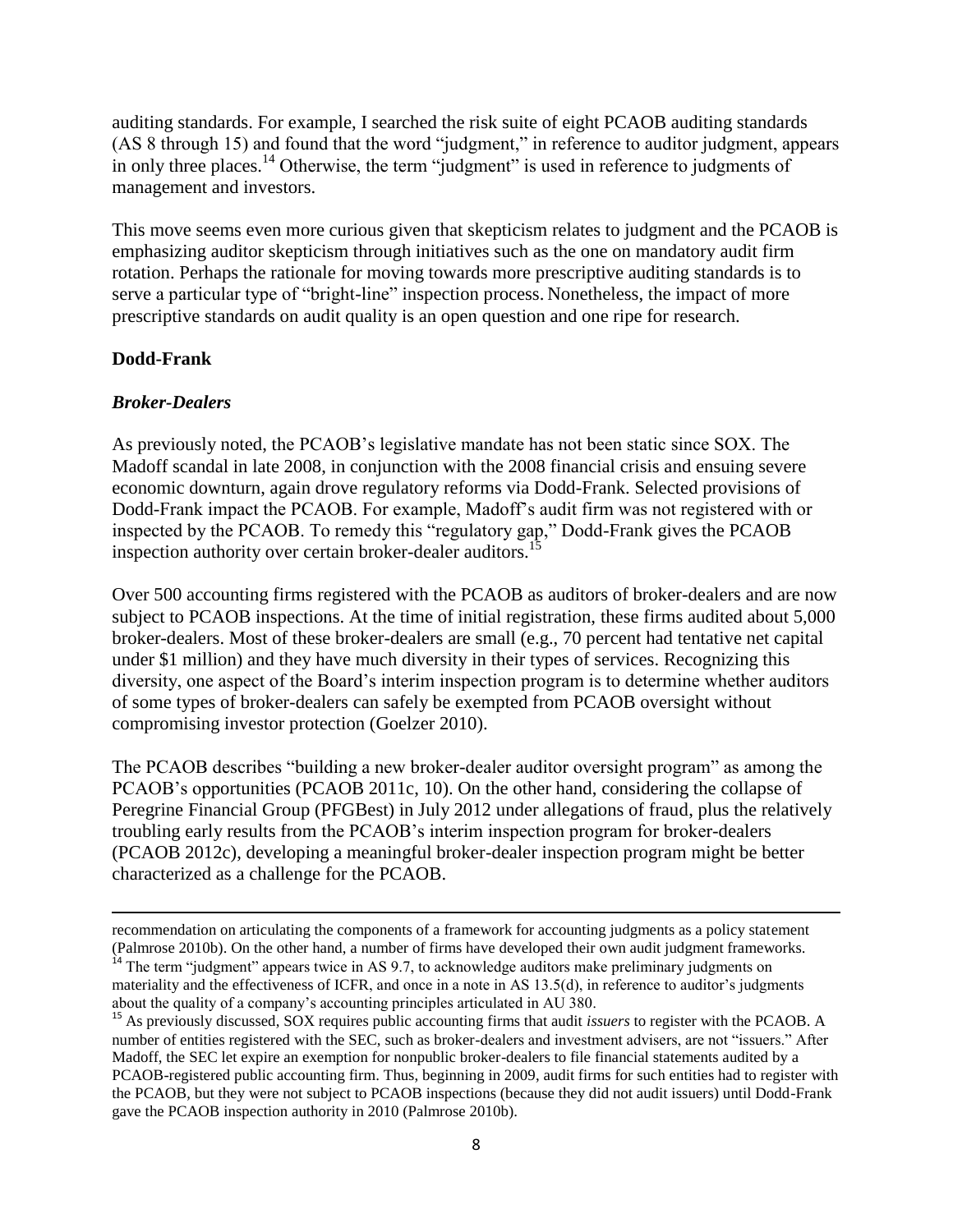#### *Inspection of Registered Foreign Audit Firms*

In addition, the PCAOB has faced challenges meeting its SOX mandate for the inspection of registered foreign accounting firms. To help address these challenges and facilitate the ability of the PCAOB to interact with foreign regulators, Dodd-Frank now permits the PCAOB to share information, such as inspection findings, in certain circumstances with foreign auditor oversight authorities. Nonetheless, the PCAOB continues to be denied access to conduct inspections in certain countries.

Post-Dodd-Frank the PCAOB still finds itself in a difficult political situation, which it must continue to work deftly with other regulators in both the U.S. and abroad to try and resolve. The PCAOB has not taken the extreme step of deregistering existing audit firms from jurisdictions where it cannot inspect, which would result in denying issuers from such jurisdictions access to the U.S. capital markets – a consequence with implications well beyond matters of auditing.

Instead, the PCAOB website lists the issuers that are audit clients of registered accounting firms in non-US jurisdictions where the PCAOB is being denied access to conduct inspections. Thus, the PCAOB provides transparency on this matter to investors and others that might care. Meanwhile, new accounting firm registrations with the PCAOB from such jurisdictions are effectively halted.<sup>16</sup> Further, the SEC filed administrative proceedings against the Chinese affiliates of five of the largest global audit firms for refusing to produce audit work papers and other documents related to China-based companies under investigation by the SEC (SEC  $2012c$ ).<sup>17</sup>

## *Exemption from SOX Section 404(b)*

l

Much of the PCAOB"s first decade was defined by SOX Section 404. Until at least 2008, the PCAOB"s standard-setting process was consumed by promulgating, explaining, defending, and then replacing PCAOB Auditing Standard No. 2 for auditor attestation on internal control over

 $16$  In light of the continuing inability to inspect registered firms in some jurisdictions, the PCAOB now asks for additional information from firms in such jurisdictions that apply to register with the PCAOB. Specifically, the PCAOB asks them to provide written confirmation from the appropriate local regulatory authority that a PCAOB inspection of the firm would be allowed. The PCAOB will not approve applications that fail to provide this information (PCAOB 2010). This provision could take on new meaning as Chinese affiliates of global accounting firms convert from a joint venture to a local business with a majority of Chinese partners, as mandated by the Chinese government. Rather than seek a new registration, which would require the additional information, at least one firm sought to transfer its PCAOB registration instead (Reilly 2012).

 $17$  Because SOX provides that the PCAOB disciplinary process is non-public until finalized in favor of the PCAOB, it is not known if the PCAOB likewise has enforcement proceedings underway against any audit firm(s) related to these matters. The PCAOB considers this SOX confidentiality provision as a "structural weakness" to the detriment of auditors and the public generally. The PCAOB is campaigning for a legislative change to eliminate it. However, this situation illustrates that the SOX provision is not really a fatal flaw since the SEC can always undertake enforcement proceedings that are public instead of (in conjunction with) the PCAOB. Moreover, PCAOB enforcement remains a work in progress and the PCAOB may apply lower legal thresholds in bringing enforcement actions than the SEC. Given these considerations and consistent with a supervisory (prudential) approach to regulation as subsequently discussed, confidentiality seems important to maintain at least until the PCAOB has developed a more robust and reasonably calibrated track record in enforcement. Finally, research on "trial versus settlement" suggests that seeking to eliminate confidentiality may be less about transparency and more about enhancing the PCAOB"s advantages in resolving disciplinary allegations (Palmrose 1991).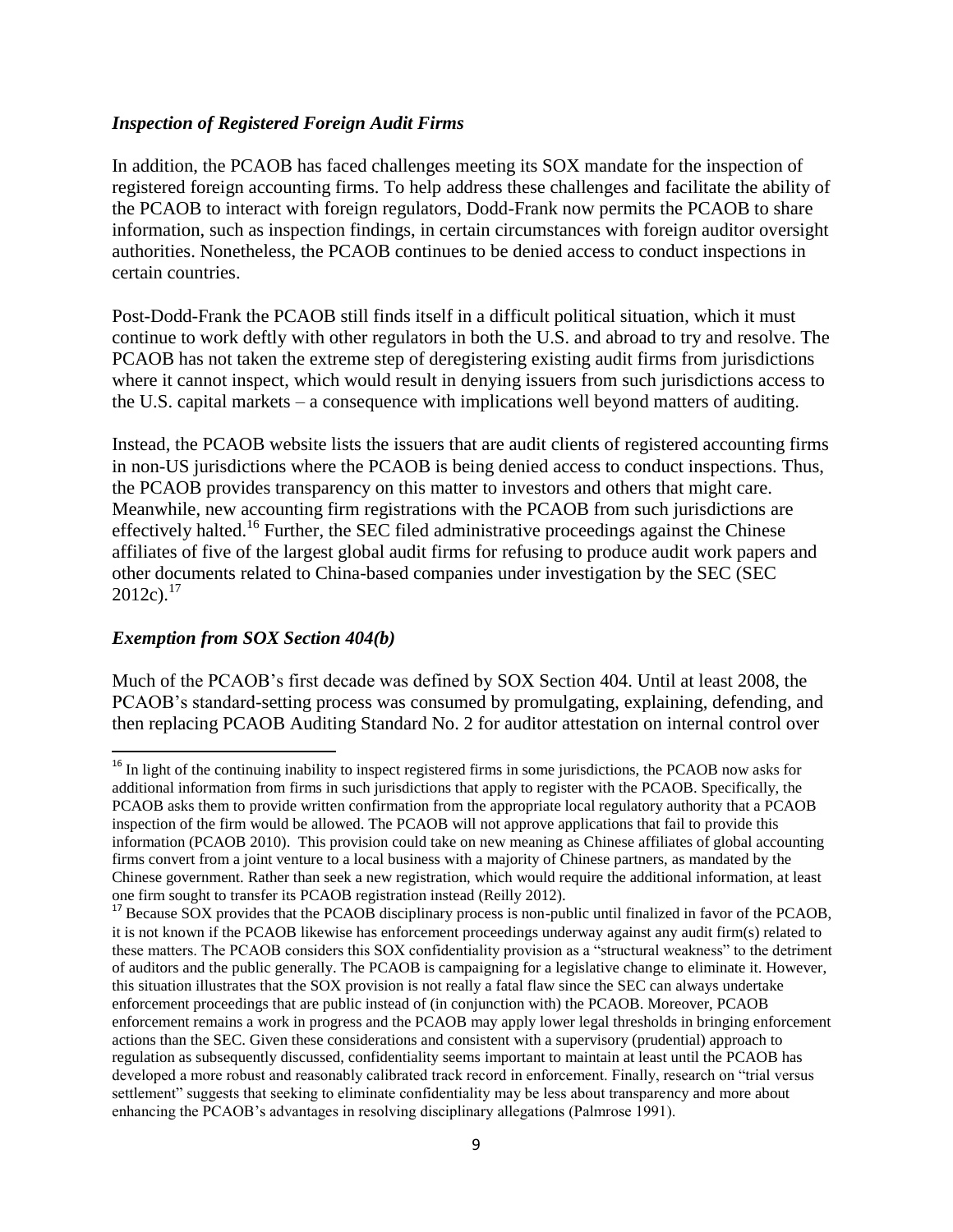financial reporting (ICFR) (Palmrose 2010a). Even though the replacement standard (AS 5) responded to the cost concerns of smaller issuers with risk-based and scalable audit requirements and the PCAOB committed to inspecting for efficiencies in ICFR audits, these actions did not eliminate concerns.

Thus, Dodd-Frank reflects the lingering perceptions of burdensome ICFR audit costs for smaller companies and simply exempts nonaccelerated filers from auditor attestation on ICFR under  $SOX$  Section 404(b).<sup>18</sup> In turn, the PCAOB refocused inspections from efficiency to the effectiveness of ICFR audits and expected audit firms, especially the largest ones where SOX requires annual inspections, to quickly adjust to this change in the political winds. Meanwhile, many await the Government Accountability Office (GAO) study, as mandated by Dodd-Frank and due by July 2013, which will evaluate whether exempt issuers have fewer or more restatements, and how their cost of capital compares to issuers subject to Section 404(b).

#### *SEC Approval Deadlines*

Finally, a little noticed provision of Dodd-Frank amended Section 19 of the Exchange Act of 1934 to shorten deadlines for the SEC in publishing and acting upon proposed rule changes submitted by supervised organizations, including the PCAOB. This amendment prompted the Commission to delegate authority to the Chief Accountant with respect to proposed PCAOB rule changes (pursuant to SOX Section 107 and Section 19(b) of the Securities Exchange Act of 1934) and extending time periods (SEC 2011). Delegated authority does not apply to determinations required of the SEC under JOBS, as subsequently discussed. Even so, delegated authority elevates the Chief Accountant and the staff in the Office of the Chief Accountant (OCA), including the Deputy for Professional Practice, and reinforces the necessity for the PCAOB Board and staff to work with SEC staff day-to-day from the inception of the PCAOB"s initiatives.

## **JOBS**

l

## *Exemptions from SOX Section 404(b) and Certain Future PCAOB Rule-Making*

Prior to the 2012 presidential election, perceptions that regulation hinders U.S. competitiveness, economic growth, and access to the public capital markets again came to the forefront of public policy debates. In response to these perceptions and reflecting the economic and political environments at the time, JOBS provides a legislative recalibration targeted at reducing the regulatory burden on smaller companies. JOBS includes provisions that not only exempt emerging growth companies (EGCs) from SOX Section 404(b), but from any future PCAOB rules requiring mandatory audit firm rotation or auditor discussion and analysis.<sup>19</sup> The latter

 $18$  Nonaccelerated filers are companies with less than \$75 million of public float.

<sup>&</sup>lt;sup>19</sup> The JOBS Act defines EGCs as issuers with less than \$1 billion in total annual gross revenues during its most recently completed fiscal year and that first sold common equity securities in a registered offering after December 8, 2011. An issuer would continue to be considered an EGC until the earliest of: the last day of the fiscal year during which it had total annual gross revenues of \$1 billion or more; the last day of the fiscal year following the fifth anniversary of the equity IPO; the date on which it has, during the previous 3-year period, issued more than \$1 billion in non-convertible debt; or the date on which such issuer becomes a large accelerated filer (generally an issuer with public float of \$700 million or more).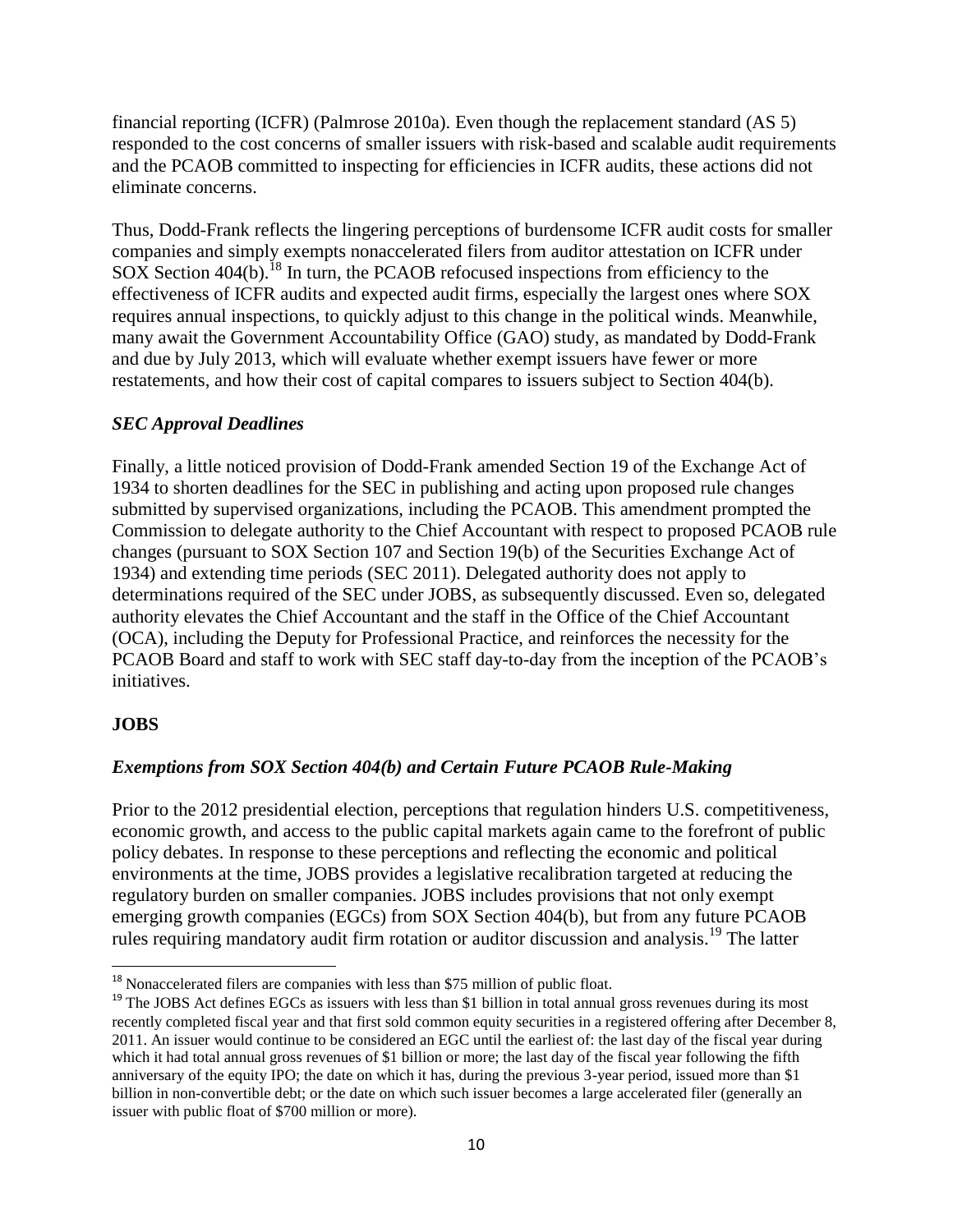provisions represent an important cautionary "shot across the bow" for the Board. They signal Congressional sentiments on these particular issues. And, they signal the willingness of Congress to step-in and constrain the PCAOB – even early on at the concept release stage during public dialogue and well before, if ever, the PCAOB formalizes any specific proposal.

## *Economic Analysis*

Another far-reaching provision in JOBS exempts EGCs from PCAOB rules adopted after the enactment of JOBS – unless the SEC determines those rules are necessary or appropriate in the public interest, after considering the protection of investors and whether the action will promote efficiency, competition, and capital formation. In turn, this means the PCAOB needs to engage in economic analysis to consider these factors before adopting any rule and to document that consideration when submitting its rule approval requests to the SEC (Croteau 2012). Since all PCAOB auditing, quality control, and independence standards fall under the heading of rules, this provision of JOBS has important implications for the PCAOB and the future of audit regulation.

The PCAOB now expects "to devote significant time and resources to preparing analyses to assist the SEC in making JOBS determinations, as well as continuing to explore ways to further incorporate economic analysis into its rulemaking processes" (PCAOB 2012d, 4). As discussed in the next section, doing so will be one of the challenges that will help determine the future of audit regulation.

# **DETERMINANTS OF THE FUTURE**

## **Background**

 $\overline{\phantom{a}}$ 

This section looks to the future of PCAOB audit regulation. Certainly the future will depend on who holds the key positions at the SEC (i.e., chairman, other commissioners, and key staffers) and at the PCAOB (i.e., chairman, other Board members, and key staffers). It will likewise depend on what environmental shocks occur (such as major audit failures).<sup>20</sup> But these factors are difficult to predict, so the discussion focuses instead on the PCAOB"s core principles. Changes in the chairmanship, along with changes in other Board members, can involve "regime shifts" with which public company audit firms, auditors, and other stakeholders must contend. This reinforces the importance of developing, articulating, and adhering to core principles for audit regulation that transcend any particular regime. This section uses the PCAOB"s core principles to identify issues and offer suggestions for balancing the competing demands of the world it lives in as an audit regulator.

SOX reflects the application of a supervisory or prudential model of regulation for the PCAOB. Indeed, the PCAOB has acknowledged Congressional intent in this regard. For example, the PCAOB"s 2006 Annual Report states: "Our primary goal is to promote investor confidence in

<sup>&</sup>lt;sup>20</sup>The PCAOB recognizes this potential as a threat. However, during the last decade, the PCAOB was largely unscathed even though inspections failed to detect both the fraud at Satyam Computer Services and the sham audits of a small firm before it grew to become the seventh largest public company audit firm in the U.S. (based on number of audited companies) (Palmrose 2010b).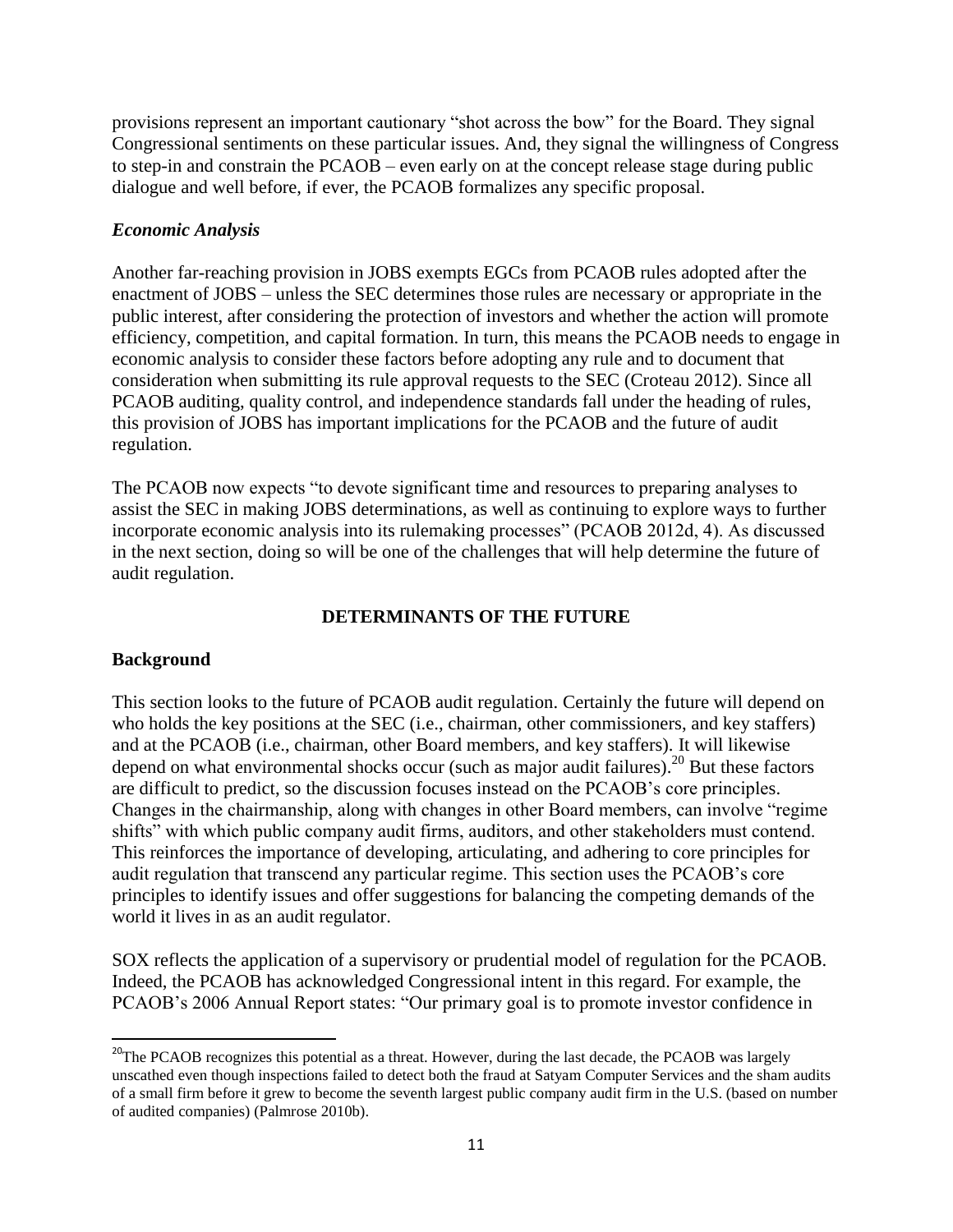audited financial statements of public companies through effective use of a supervisory model of oversight of registered public accounting firms" (PCAOB 2006a, 2). A supervisory model intends to encourage cooperation and constructive dialogue between the PCAOB and the audit firms it regulates, and discourage adversarial confrontation (Center for Audit Quality (CAQ) 2010, 2 and 6; PCAOB 2006b, 2). A supervisory approach means that the PCAOB addresses many auditing problems with a combination of inspections and standards-setting rather than enforcement (PCAOB 2008, 3). Although the reason eludes, since 2009, references to the supervisory approach have been dropped from PCAOB strategic plans, annual reports, and speeches.

Nonetheless, the PCAOB has core principles, which are articulated in its vision statement as follows:

*The PCAOB seeks to be a model regulatory organization. Using innovative and costeffective tools, the PCAOB aims to improve audit quality, reduce the risks of auditing failures in the U.S public securities market and promote public trust in both the financial reporting process and auditing profession.* (*Our Vision* from the PCAOB website)

Thus, this vision statement provides a framework for considering the future of audit regulation. In the spirit of continuous regulatory improvement, the discussion includes suggested steps for enhancing the implementation of the PCAOB's vision through:

- Voluntarily adopting traditional regulatory provisions for accountability and transparency – consistent with the objectives of being a model regulatory organization;
- Applying comprehensive and rigorous cost-benefit analysis and analyzing, understanding, and reporting its unique data – consistent with the objectives of being a model regulatory organization that uses innovative and cost-effective tools;
- Judiciously choosing initiatives, appropriately balancing stakeholder views, while bringing expertise to inform audit regulation, and using carefully crafted messaging – consistent with the objectives to improve audit quality, reduce the risks of auditing failures, and promote public trust in both the financial reporting process and auditing profession.

## **Adopting Traditional Regulatory Provisions for Accountability and Transparency**

According to its vision, the PCAOB seeks to be a model regulatory organization. To do so, it cannot simply abide by its legislative mandates. Moreover, as previously discussed, the PCAOB"s legislative mandates leave much room for discretion in their implementation. Thus, the PCAOB needs to consider other factors that characterize model regulatory organizations and, where appropriate, voluntarily adhere to these factors, including voluntarily complying with legislation that embodies them.

For example, several key acts apply to the SEC and other government agencies, although neither SOX nor subsequent legislation extend their reach to the PCAOB. These acts include the Federal Advisory Committee Act, which provides transparency, accountability, and other safeguards in the use of advisory groups such as the PCAOB"s Standing Advisory Group (SAG) and Investor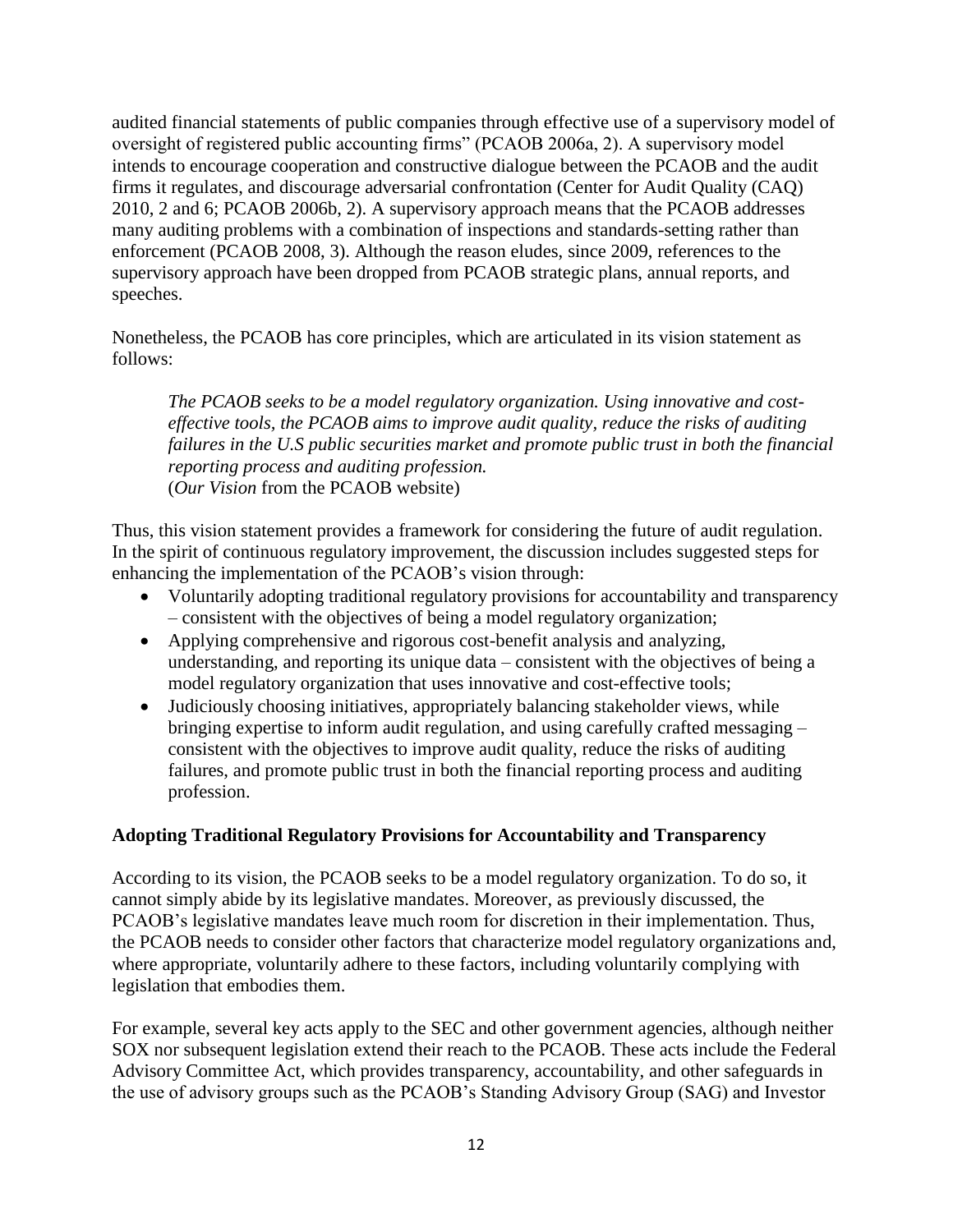Advisory Group (IAG), as well as the Administrative Procedure Act and the Government in Sunshine Act, which provide transparency and accountability on process, such as in developing rules and standards.

Notwithstanding that the PCAOB voluntarily complies with selected portions of these acts, it does not comply with all. As an illustration, the PCAOB does not comply with the requirement under the Sunshine Act for public meetings when more than two Board members discuss substantive matters that are other than confidential; and Board meetings on confidential matters would still need to be disclosed as taking place (such as Board meetings on certain enforcement and inspection matters). The FASB voluntarily complies with this requirement and holds open board meetings.

Admittedly, as a member of the SEC staff I found the requirements of these acts added complexity to the rule-making process (Palmrose 2010a). Nonetheless, I have come to appreciate their import and, for example, the essential nature of the transparency and accountability that open standard-setting (rule-making) meetings provide. They give credibility to process. The PCAOB has an opportunity to embrace the provisions of these acts, consistent with its vision of being a model regulatory agency. An important determinant of the future of audit regulation will be whether it voluntarily decides to do so.

## **Applying Comprehensive and Rigorous Cost-Benefit Analysis**

# *Background*

In addition to being a model regulatory organization, the PCAOB"s vision includes using innovative and cost-effective tools. Both of these elements would seem to include cost-benefit analysis. Yet, over the last decade, stakeholder views on costs and benefits have been the proverbial "elephant in the room" regarding some of the PCAOB"s initiatives, in particular the implementation of SOX Section 404(b) (Palmrose 2010a).

Like other government agencies, the SEC has long considered the costs and benefits of its rules before promulgating them. Each of the four major securities laws administered by the SEC (the Securities Act, the Securities Exchange Act, the Investment Company Act, and the Investment Advisers Act) contain the same review standard whereby the Commission shall consider in addition to the protection of investors, whether the action will promote efficiency, competition, and capital formation (Cox and Baucom 2012). While no statute expressly requires the Commission to conduct formal cost-benefit analysis as part of its rulemaking activities, "SEC chairmen have informed Congress since at least the early 1980"s, and rulemaking releases since that time reflect, the Commission considers potential costs and benefits as a matter of good regulatory practice whenever it adopts rules" (SEC 2012b, 3).

SOX and Dodd-Frank contain no such legislative requirement for economic (cost-benefit) analysis per se by the PCAOB. Even so, many thought the PCAOB should have been doing costbenefit analysis all along. In the past, Board members assured that they implicitly considered the costs and benefits of PCAOB proposals (Palmrose 2010a). With JOBS, the PCAOB"s consideration of costs and benefits now moves from implicit to explicit.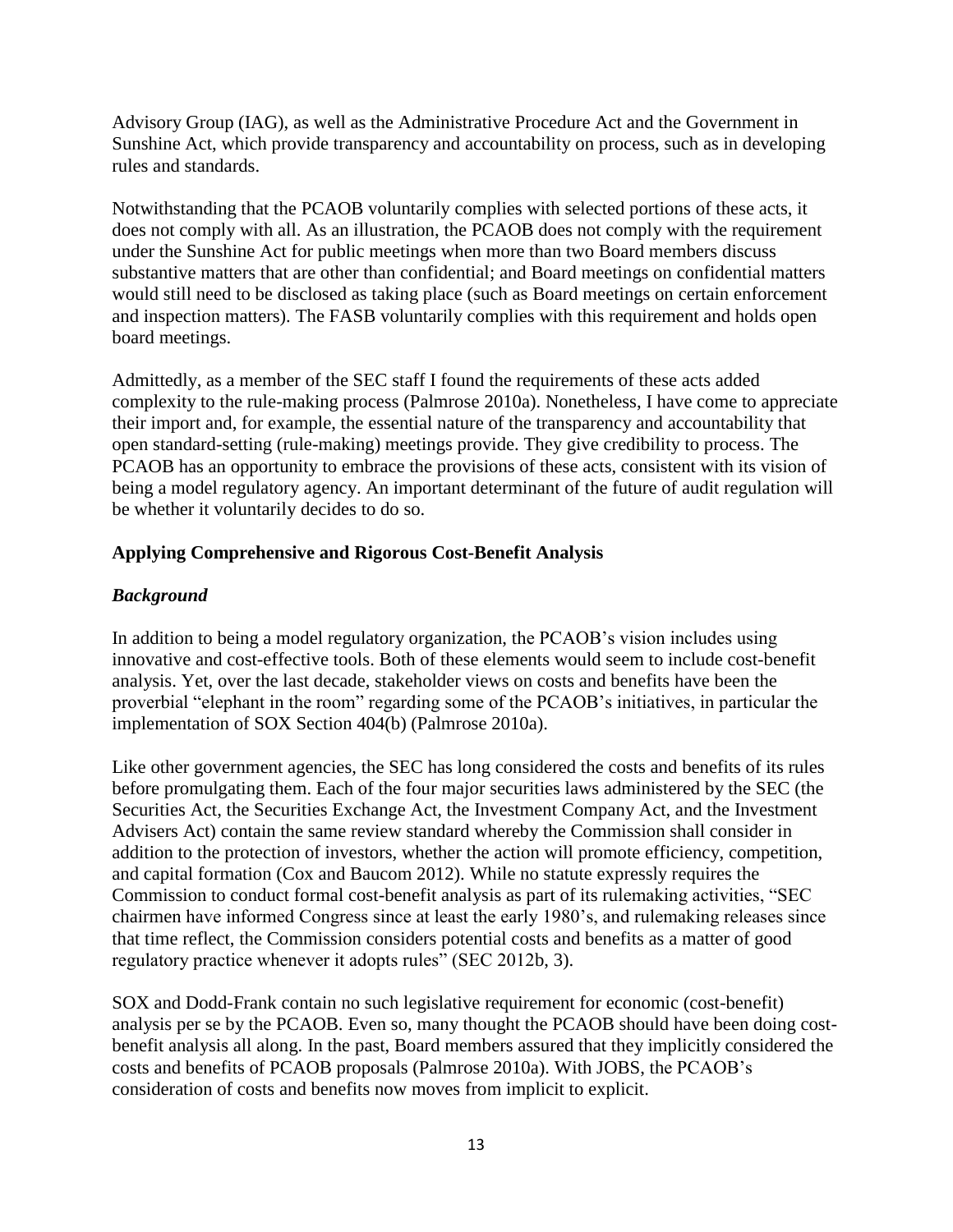#### *Implementing Economic Analysis*

One Board member reported that the PCAOB"s first application of the requirements of JOBS to a proposed auditing standard (i.e., AS 16 on audit committee communications) was a challenging learning experience and revealed that the PCAOB has "much work to do to assess the economic consequences of other pending standard-setting projects." He added that the PCAOB confronts a significant task "to evaluate how to incorporate more robust economic analysis in our standardsetting process more generally, including how we begin with a clear articulation of each problem, how we prioritize the problem, and how we assess possible solutions" (Hanson 2012). In addition, members of a Congressional oversight committee expressed concern that the PCAOB is "taking insufficient action to comply with the broad consensus that economic analysis is a critical element of credible regulatory policy" (Lynch 2013).

The SEC approved AS 16, including for audits of EGCs. The SEC order granting approval contains a discussion of economic considerations and comments received on the PCAOB analysis of these considerations (SEC 2012d). Nonetheless, the SEC order demonstrates that there are different world views on what it takes to meet the JOBS mandate for economic analysis. How these different views will get reconciled is an open question.

Regardless, the PCAOB"s process will be informed by a March 16, 2012 Memorandum from the SEC"s Division of Risk, Strategy, and Financial Innovation and the Office of the General Counsel to SEC rule-writing Divisions and Offices (SEC 2012b), which provides guidance on the substantive requirements for economic analysis in SEC rule-making. The Memorandum states that it is widely recognized that the basic elements of a good regulatory economic analysis are: (1) a statement of the need for the proposed action; (2) the definition of a baseline against which to measure the likely economic consequences of the proposed regulation; (3) the identification of alternative regulatory approaches; and (4) an evaluation of the benefits and costs – both quantitative and qualitative – of the proposed action and the main alternatives identified by the analysis. The Memorandum goes on to give guidance on addressing ways to strengthen these aspects of the SEC"s economic analysis.

## *Future Implications*

 $\overline{\phantom{a}}$ 

All things considered, getting to an appropriate approach on the essentials of cost-benefit analysis will be a substantial challenge for the PCAOB. As a consequence, the JOBS mandate may not only delay the PCAOB"s standard-setting and other rule-based initiatives, but the substance of these initiatives will likely be altered through the economic analysis process as well. As a result, initiatives such as that on mandatory audit firm rotation may be dropped altogether. For example, one Board member expressed skepticism that the Board would "ever get there" with all the hurdles in front of them, including the need to consider statistical evidence that firm tenure is linked to audit failures and deficiencies and to have a complete analysis showing that the benefits of mandatory audit firm rotation would outweigh the costs (Hanson 2013).<sup>21</sup>

 $^{21}$  Inconsistent with evidence on the former, in April 2012, the Director of Inspections reported at the PCAOB's Academic Symposium, based on the PCAOB"s internal analysis, that one "red flag" for finding inspection deficiencies, at least in small firm inspections, is the circumstances of auditor change and initial year(s) engagements.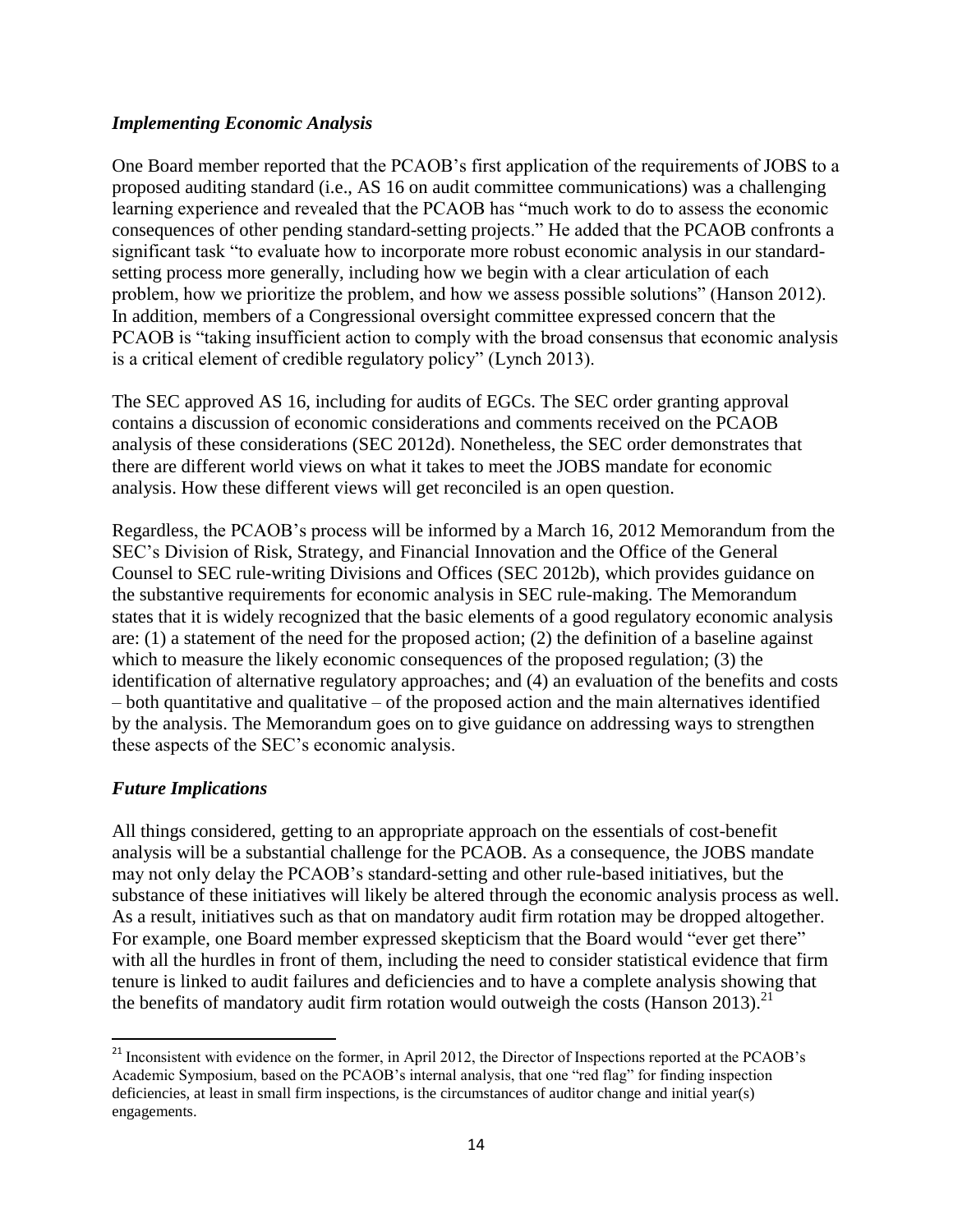Importantly and by necessity, cost-benefit analysis, if done appropriately, should inform the PCAOB"s initiatives *both* before and after implementation. Thus, its impact on future audit regulation will likely be great.

Furthermore, consistent with the PCAOB's vision for being a model regulatory organization and using innovative and cost-effective tools, economic analysis should be applied widely by the PCAOB. At the February 13, 2013 Open Commission Meeting, one SEC Commissioner emphasized his view that the PCAOB"s cost-benefit analysis should not just be confined to EGC"s (in accordance with JOBS) and mandatory audit firm rotation (in accordance with Chairman Doty"s testimony at hearings on March 28, 2012 by the U.S. House of Representatives Committee on Financial Services, Subcommittee on Capital Markets and Government Sponsored Enterprises); and, the PCAOB Chairman agreed.

Finally, from the standpoint of scholarship, the JOBS requirement for economic analysis also provides an opportunity for research to help illuminate the costs and benefits of PCAOB proposals and, thereby, inform audit regulation generally. The PCAOB is looking to hire several economists in the Office of the Chief Auditor to assist with economic analysis on audit standardsetting projects, to supplement the economists in the Office of Research and Analysis (ORA). The PCAOB is also working on forming a network of academic economists from around the country.<sup>22</sup> But, quite frankly, it is not obvious that economists have a comparative advantage here. While I advocate the benefits of considering research from an inter-disciplinary perspective (Palmrose 2009), analyzing the costs and benefits of auditing standards and rules requires auditing expertise, accounting expertise, and knowledge of the institutional setting for auditing and accounting. Thus, auditing and accounting academics, not just economists, should be "seated around the table, too" for the PCAOB"s economic analysis efforts.

## **Analyzing, Understanding, and Reporting Its Unique Data**

Data are another dimension of using innovative and cost-effective tools. The PCAOB views its "unique data and analysis" (from its inspection authority) as among its strengths. Notwithstanding this strength, the PCAOB also acknowledges its weaknesses include the public and timely reporting of inspection results for both initial findings and determinations of the failure to remediate quality control criticisms.<sup>23</sup> In 2013, the PCAOB is giving priority to improving the timeliness, content, and readability of inspection reports, including through outreach designed to improve the usefulness of reports (PCAOB 2012d, 5).

 $\overline{a}$  $^{22}$  See comments at the SEC Open Meeting on February 13, 2013 for the PCAOB's 2013 budget (SEC archives). <sup>23</sup> SOX Section 104 states that the PCAOB should make available inspection findings in appropriate detail to the public, subject to confidentiality and protection provisions, except that no portions of an inspection report that deal with criticisms of or potential defects in the quality control systems of the inspected firm shall be made public if such criticisms or defects are addressed by the firm, to the satisfaction of the Board, not later than 12 months after the date of the inspection report. Implementing SOX, the PCAOB has designed audit firm inspection reports in which Part I publicly discloses deficiencies that exceed a certain significance threshold. [Inspected audits are labeled alphabetically (i.e., for issuer A, issuer B, and so on) in order of severity in Part I from most (issuer A) to least severe in the PCAOB's view.] Further, any lesser inspection deficiencies that fall short of the PCAOB's Part I significance threshold are included in the non-public Part II of an inspection report as confidential findings related to quality control criticisms and potential defects.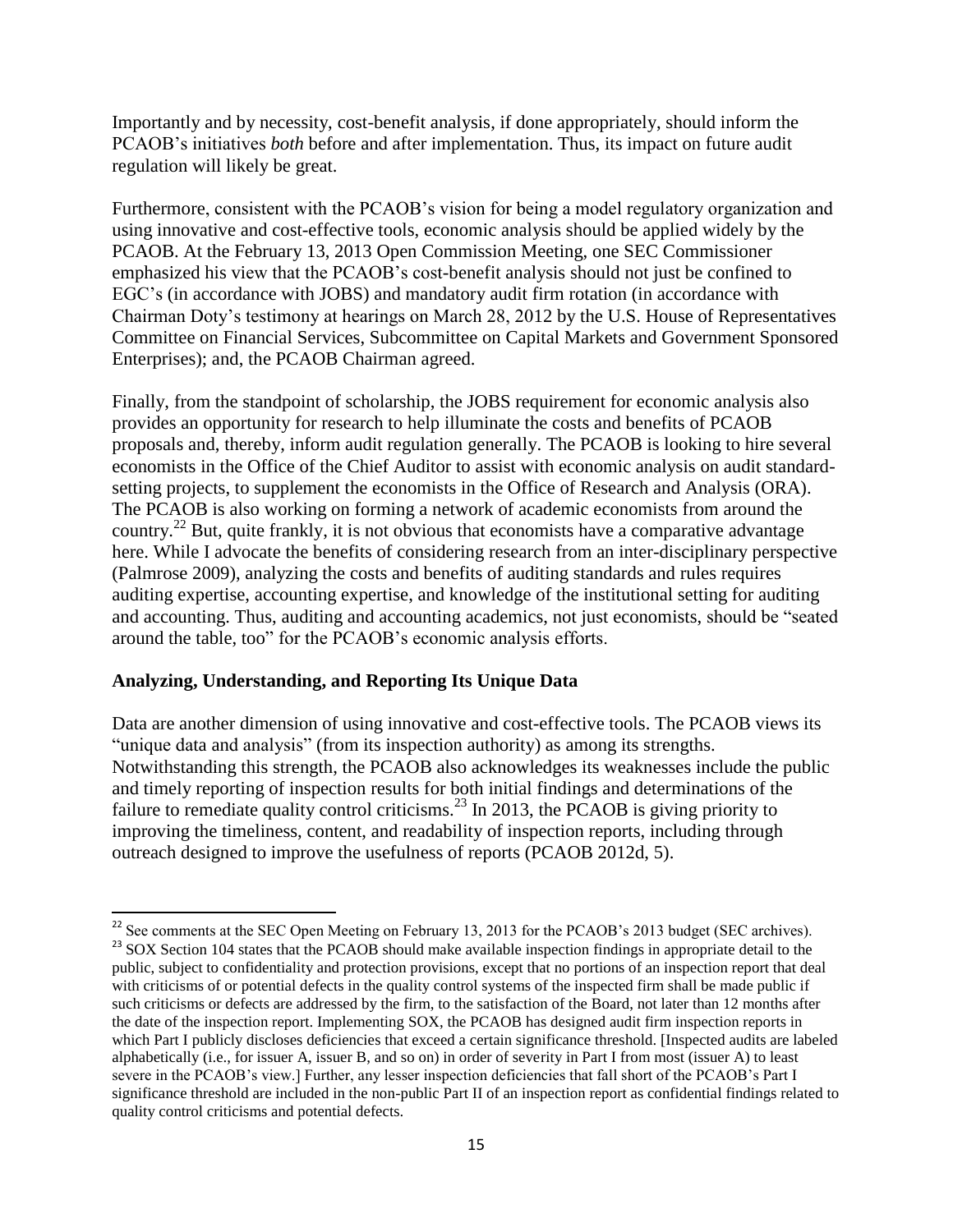As to timeliness of the initial inspection findings, the PCAOB largely attributes the lack of timely public reporting to SOX constraints. However, given the nature of the inspection process – which can only proceed once audits are completed, must consider the continuing work-a-day requirements of the auditors on engagements selected for inspection, takes a good deal of time for the larger engagements of annually inspected audit firms, and must allow for adequate internal review and due process before public disclosure – the timeliness of public reporting will always be a challenge. That said, the realities that delay public reporting of inspection results do not have to delay the commencement of a feedback loop to audit practice within each inspected firm itself. In concept, this feedback loop could likewise be expanded to include a dialogue at the completion of each inspection that involves members of the inspection team, the auditors, and the audit committee of the inspected issuer. In other words, the inspection process serves several masters. Public reporting is not necessarily the end game, but rather one element of the inspection process.

On the "back-end" of the inspection process, nothing is really publicly known about the PCAOB"s remediation determination process, including the criteria the PCAOB uses for making remediation decisions. Some transparency here would likely benefit auditors, audit committees, and other stakeholders such as auditing educators and students. Even so, reaching timely conclusions on the efficacy of audit firm remediation does not face similar issues of process as inspections, with the exception of appeals. The SOX framework intends to provide incentives for remediation. Meanwhile, delays in the process contribute to disclosing stale information. Given the long delays observed in the release of Part II findings because the PCAOB finally determined firm progress on remediation was not satisfactory, this area seems ripe for PCAOB improvement. The PCAOB recognizes this and includes it among the near term priorities for 2013 (PCAOB 2012d, 5).

Turning to *public* reporting of inspection findings, developing *meaningful* individual audit firm inspection reports and reporting the analysis of aggregated inspection findings (which can involve findings from both Parts I and II of audit firm inspection reports), while recognizing the delayed nature of such reporting, are both areas for improvement. The overarching question that the PCAOB has not yet come to grips with is: *What is usefully learned from the inspection process and how do these data inform audit practice, audit committees and other stakeholders, and PCAOB regulation of auditing?* 

An important consideration here is determining how to use inspection data to provide a substantive and transparent feedback loop into both audit practice generally and standard-setting (Croteau 2012). Such a feedback loop will have the added benefit of informing auditing scholarship and education, too. Based on that foundation, the next question becomes what and how to best publicly communicate inspection information within the guidelines of SOX, while maintaining confidence in public company audits, as subsequently discussed. From public discussions it appears that the PCAOB is engaged in robust brainstorming on these issues. For example, one Board member has suggested that the PCAOB could consider an annual "state of the profession-type report" discussing such things as historical trends in inspection data, PCAOB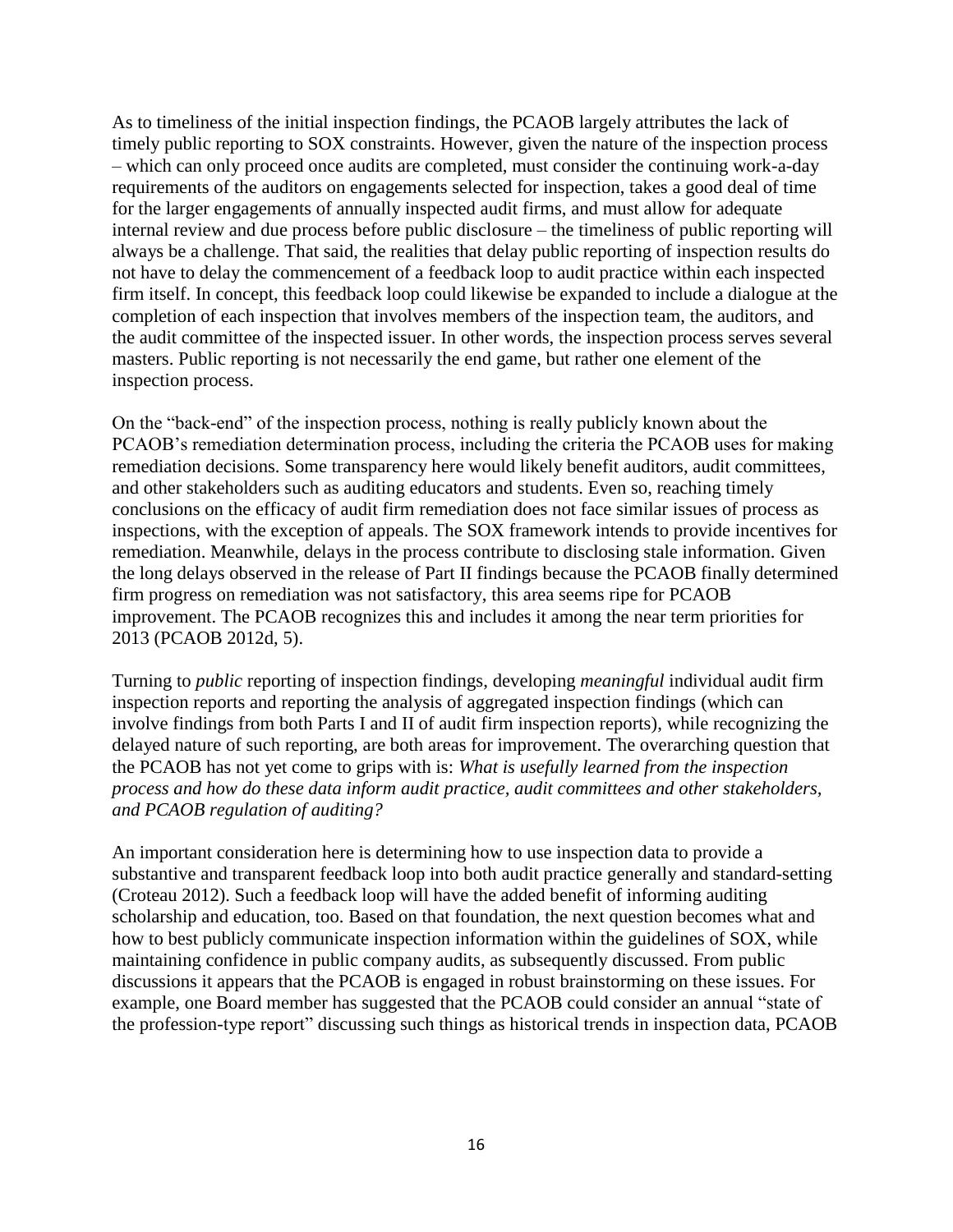views on root causes of inspection deficiencies, what audit firms are "doing right," best practices, and the like. $24$ 

Academics tend to be sensitive to data limitations. And, in analyzing, understanding, and reporting its unique data, the PCAOB likewise faces similar issues. Although the inspection process lacks transparency, we do know that these limitations include the non-representative sampling of audit engagements and inspections that involve only certain areas of selected engagements. In particular, the PCAOB discloses that its inspections focus on engagements and areas of the selected engagements with a heightened possibility of audit deficiencies. Other potential (unobservable) considerations include changes in selection criteria and inspection approach over time; cross-sectional and time-series differences in inspection teams (including their expertise); and changes in the criteria for and other factors that influence decisions on comments and, in turn, impact the number and nature of comments included in inspection reports and the thresholds for classifying comments as Part I versus Part II or excluding them altogether.

The PCAOB (2012d, 3) has recently expressed concern about "a continuing trend of a high number of deficiencies identified in inspections." In conjunction with this concern, the PCAOB started disclosing the number of engagements inspected for the largest firms, which has facilitated computing audit firm "inspection deficiency rates." <sup>25</sup> But, essential for this type of exercise is an understanding of the nature of the limitations of the PCAOB"s inspection data – including from issues related to endogeneity – and the extent to which such limitations might undermine the use of such data for cross-sectional and time-series comparisons, regardless of metric or count. This is important because the PCAOB is giving priority in 2013 to enhancing its processes and systems to improve the analysis and usefulness of PCAOB inspections findings, including comparative analysis across firms over time, in order to better understand audit quality in firms and better inform the PCAOB"s standard-setting and its other regulatory activities (PCAOB 2012d, 5).

## **Judiciously Choosing Initiatives for Improving Audit Quality and Reducing the Risks of Auditing Failures**

## *Improving Audit Quality*

The PCAOB"s vision states that the PCAOB aims to improve audit quality and reduce the risks of auditing failures in the U.S. public securities market. Consistent with the overall theme that the PCAOB has much discretion in implementing its legislative mandates, from a standardsetting or rule-making perspective, the PCAOB has great scope in choosing its initiatives to improve audit quality and reduce the risks of auditing failures, and these choices should be informed by analyzing, understanding, and reporting its unique data, as just discussed.

 $\overline{a}$ <sup>24</sup> See comments of Lewis Ferguson during the March 28, 2012 IAG meeting (PCAOB archives). In addition, discussion of root causes could include more explicit linkage between inspection deficiencies and specific auditing standards, as discussed at the February 13, 2013 SEC Open Meeting on the PCAOB"s 2013 budget (SEC archives).

<sup>&</sup>lt;sup>25</sup> The PCAOB cautions against making such computations, which begs the question of why disclose the information for individual audit firms.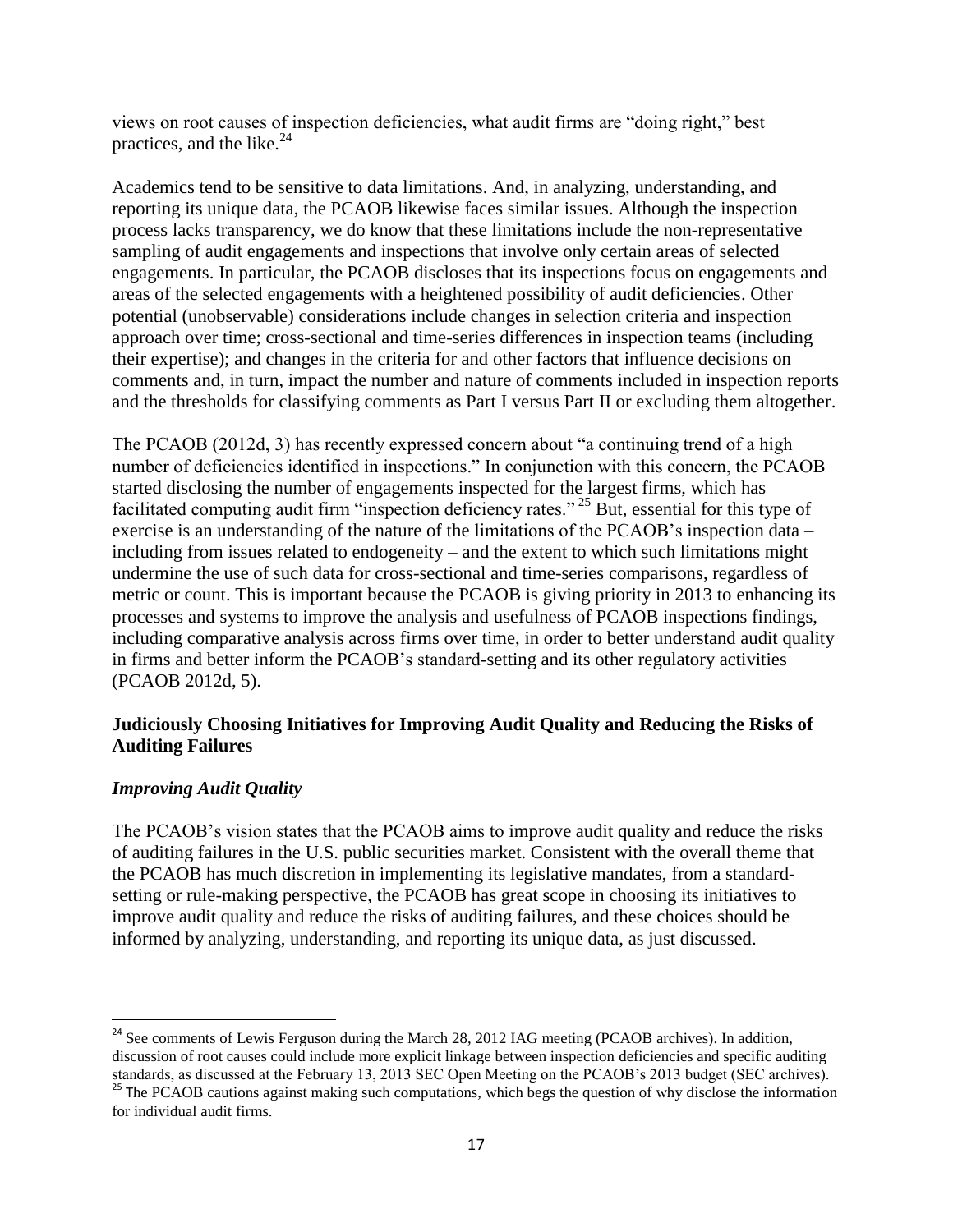Currently, the PCAOB is considering a number of concept releases and proposals that have the potential for large effects on audit practice in the future. Depending on which ones advance to adoption and the details of those that do, substantive changes in the role and responsibilities of auditors could occur. For example, in addition to planning to revise a number of extant auditing standards, the list of current outstanding initiatives includes such things as partner naming, mandatory audit firm rotation, auditor reporting, and audit quality indicators.<sup>26</sup>

Viewing the judiciousness of the PCAOB"s choices of initiatives from the standpoint of improving audit quality, and exercising global leadership in regards to improving audit quality, several comments are in order. First, just by taking up an issue especially using formal mechanisms such as concept releases, even if the objective is to engage in public dialogue, the PCAOB creates an expectation that some regulatory action will ensue. This expectation adds noise to the system, so priorities are important and caution is required.

For example, mandatory audit firm rotation is an old idea that has resurfaced in a few jurisdictions around the world. Yet, the PCAOB need not have formally taken up the issue to exercise global leadership or monitor developments around the world. The U.S. institutional setting has a number of elements not found in many contemporary foreign settings (including those related to corporate governance, regulation, and enforcement). Importantly, the PCAOB"s mission focuses on audit quality, while a number of foreign jurisdictions, including several in Europe, are focused on competition and concentration. Otherwise, the U.S. institutional setting post-SOX vastly differs from the U.S. setting pre-SOX, when previous public dialogue on mandatory audit firm rotation occurred in the U.S. An essential point is that leadership involves the wisdom of knowing what not to pursue. This point was stressed by one Commissioner at the SEC"s February 13, 2013 Open Meeting. The Commissioner wondered if moving forward on the concept release (PCAOB 2011b) had Board support and, if not, expressed the hope that "we"re not sitting here next year having the same discussion" on mandatory audit firm rotation (Holzer 2013).

Setting aside that specific issue, the PCAOB"s concept release (PCAOB 2011b) encompassed auditor skepticism and much of the public dialogue over mandatory audit firm rotation in the U.S. has revolved around this topic. As such, it has reinforced the importance of focusing attention on this element of audit quality and how it might be improved, which is laudable. This attention extends to motivating audit research and stimulating changes in audit education.

On the education front, for example, I recently revised my masters of accounting courses (on current issues in auditing and financial statement analysis) to better incorporate auditor

 $\overline{\phantom{a}}$ 

<sup>&</sup>lt;sup>26</sup> Additional changes are possible through more subtle channels. For example, the PCAOB's strategic plan states: "As the audit professional continues to evolve its business models, firms large, medium and small confront choices on profitability, mergers and consolidations, partner productivity, promotions and compensation, practice growth, and marketing emphasis. Through our inspection and enforcement arms we do have insight into the operative consequences of such developments, and we will spend substantial time in working on our "root cause" analytical tools to gain a deeper understanding of such persistent shortcomings as we may see in audit practice from time to time. In particular, the growth of consulting practices at the largest firms merits careful monitoring through our inspection program. We will examine the firms" approach to selling consulting and other business services and how those initiatives may affect audit quality. We will also continue to address this topic with large firm leadership" (PCAOB 2011c, 15).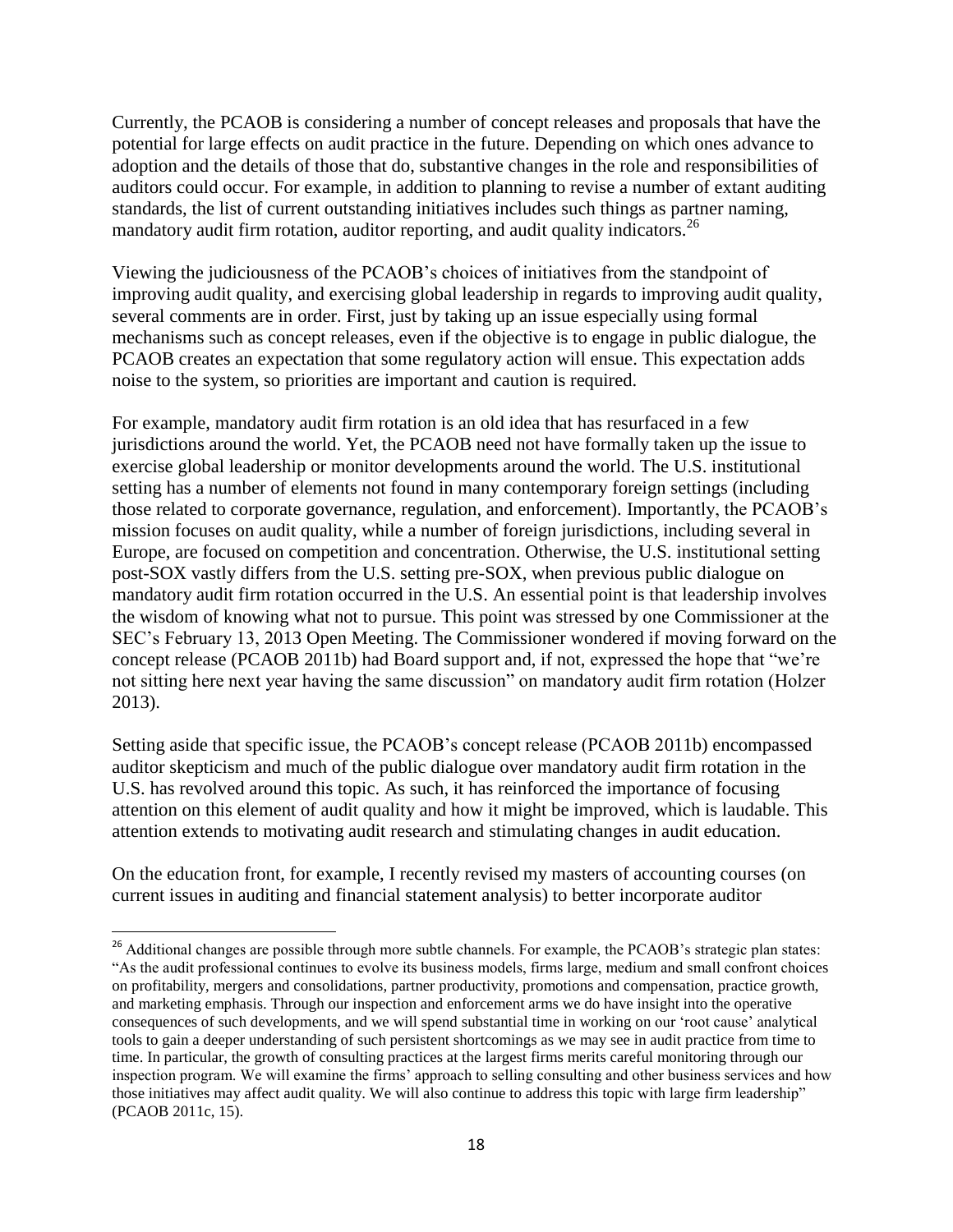skepticism. In financial statement analysis, I now build-in "moments of reflection" to remind my students to pause and consider "connecting the dots" or addressing disconfirming evidence.<sup>27</sup> During these "moments of reflection," we discuss the types of analyses and reasoning that "skeptical" auditors might use in each particular circumstance to meet the difficult challenge of decision-making under uncertainty. My hope is that students will internalize these "moments of reflection" and likewise apply them in practice. In addition, this year, at the University of Washington where we have a winter quarter internship component in our masters of accounting program, we asked our students to write an essay on their experiences with auditor skepticism during their internship. We learned that this assignment helped our interning students engage in some useful discussions in the field with audit team members on the exercise of professional skepticism.

Finally, highlighting the PCAOB's objective to improve audit quality raises the essential question: Has audit quality improved over the last decade with the move to PCAOB regulation of public company auditing? As noted in the introductory section of this commentary, the PCAOB maintains that it has been effective in improving the quality and credibility of audits. Surveys provide some evidence in support of this assertion. For example, a Center for Audit Quality (CAQ) survey of audit committee members reports that more than 75% rate overall audit quality "very good" or "excellent," and 82 percent say it has improved in recent years (CAQ 2008).

It is beyond the scope of this commentary to tackle whether audit quality has improved post-SOX. Academics appreciate the challenges in defining and measuring audit quality and, therefore, in using empirical evidence to assess cross-sectional and time-series differences in audit quality (e.g., see Palmrose 2012). However, a large number of academic studies examine issues related to audit quality and evidence from these studies may provide insights on changes in audit quality under the PCAOB. So, assessing whether audit quality has improved over the last decade with the move from private-sector to government regulation of auditing is left to future research. That said, the issue takes on added importance as the PCAOB has announced that a priority for 2013 is "initiating a project to identify audit quality measures, with a longer-term goal of tracking such measures with respect to domestic global network firms and reporting collective measures over time" (PCAOB 2012d, 5; Franzel 2013).

#### *Reducing the Risk of Audit Failures*

The initiative to identify and track audit quality metrics also relates to the risk of reducing audit failures, which is likewise an element of the PCAOB"s vision. This inclusion moves the definition of an audit failure to center-stage. The widely used and long-standing definition of an audit failure, which involves a meaningful departure from auditing standards that fails to appropriately detect a material misstatement of the financial statements, has been articulated by the GAO (GAO 2003).<sup>28</sup> However, in 2011 the PCAOB began using its own definition of audit

 $\overline{a}$ <sup>27</sup> I have to thank Ken Bouyer at Ernst  $\&$  Young for naming these "moments of reflection."

<sup>&</sup>lt;sup>28</sup> The GAO (2003, 6) uses the term "audit failure" to refer to "audits for which audited financial statements filed with the SEC contained material misstatements whether due to errors or fraud, and reasonable third parties with knowledge of the relevant facts and circumstances would have concluded that the audit was not conducted in accordance with generally accepted auditing standards, and, therefore, the auditor failed to appropriately detect and/or deal with known material misstatements by (1) ensuring that appropriate adjustments, related disclosures, and other changes were made to the financial statements to prevent them from being materially misstated, (2) modifying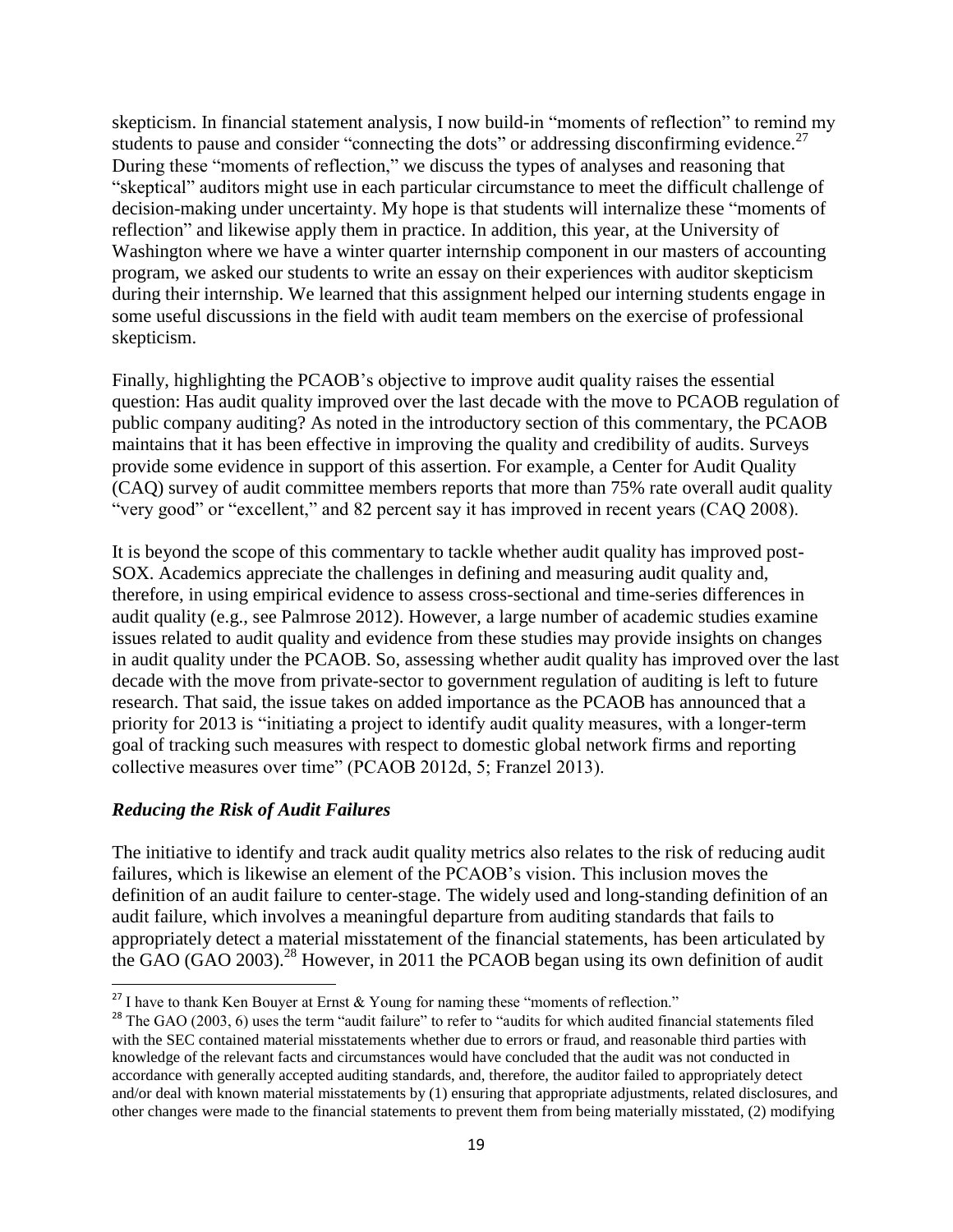failure in large firm inspection reports (Franzel 2013). That is, the PCAOB began using the term "audit failure" instead of "significant deficiency" to describe each audit engagement with Part I inspection findings for the largest audit firms. This occurs even though such reports likewise reveal that Part I findings are rarely associated, for example, with any restatements. Further, it has not gone unnoticed that equating Part I inspection findings [such as lacking an understanding of methods and assumptions used by pricing services or other third-parties in fair valuing certain financial instruments (which are apparently not misstated)] to "audit failures" conflates such findings with failing to detect material misrepresentations, as in cases like the management fraud at Worldcom.<sup>29</sup>

Frankly, to what end is a puzzle. Thus, it is difficult to assess the judiciousness of this move. Perhaps using the term "audit failure" is designed to elevate the importance of inspection findings. Or, maybe the intent is to somehow spur improvements in audit quality. However, Franzel (2013) suggests that these issues will get sorted out with the PCAOB's project on audit quality indicators. Meanwhile, some caution is in order from a cost-benefit perspective.

Since the PCAOB"s vision includes reducing the risk of audit failures, characterizing Part I inspection findings as audit failures has subtle but non-trivial implications. For example, while we can all agree that fewer Part I inspection findings are preferable to more, ceteris paribus, it is an open question whether a regulatory structure *based* on a discretionary decision by the PCAOB to minimize the risk of Part I inspection findings (with no investor losses) could be cost-benefit effective as compared to a structure focused on minimizing the risk of audit failures as commonly defined (where the potential for investor losses would be a first-order concern). In addition, another potential concern is that, while the PCAOB is now doing economic analysis as part of its rule-making process, any audit quality measures developed and applied through mechanisms other than PCAOB rules or standards would by-pass the SEC approval process and, therefore, could avoid the requirement for economic analysis.

## **Appropriately Balancing Stakeholder Views and Bringing Expertise to Inform Audit Regulation**

The PCAOB"s articulated vision includes promoting public confidence and trust in both the financial reporting process and auditing profession. How the PCAOB calibrates its approach to doing so will be an important determinant of the future of audit regulation. Part of the "trust and confidence" challenge for the PCAOB is how to obtain appropriately balanced stakeholder views to inform its regulation of auditing. Here, the PCAOB might proceed on two fronts: (1) to extract itself from having become a tool of selected investor advocates and (2) to bring the expertise of currently practicing auditors to inform its processes – while avoiding the appearance of regulatory capture. The former problem was exacerbated with the formation of IAG, as subsequently discussed. IAG also gave a handful of voices additional sway through continuing appointments to seats on both IAG and the SAG. In a positive development, some of the 2013

 $\overline{a}$ 

the auditor's opinion on the financial statements if appropriate adjustments and other changes were not made, or (3) if warranted, resigning as the public company"s auditor of record and reporting the reason for the resignation to the SEC."

<sup>&</sup>lt;sup>29</sup> For example, Denny Beresford's remarks at the USC SEC Financial Reporting Conference in June 2012 make this point.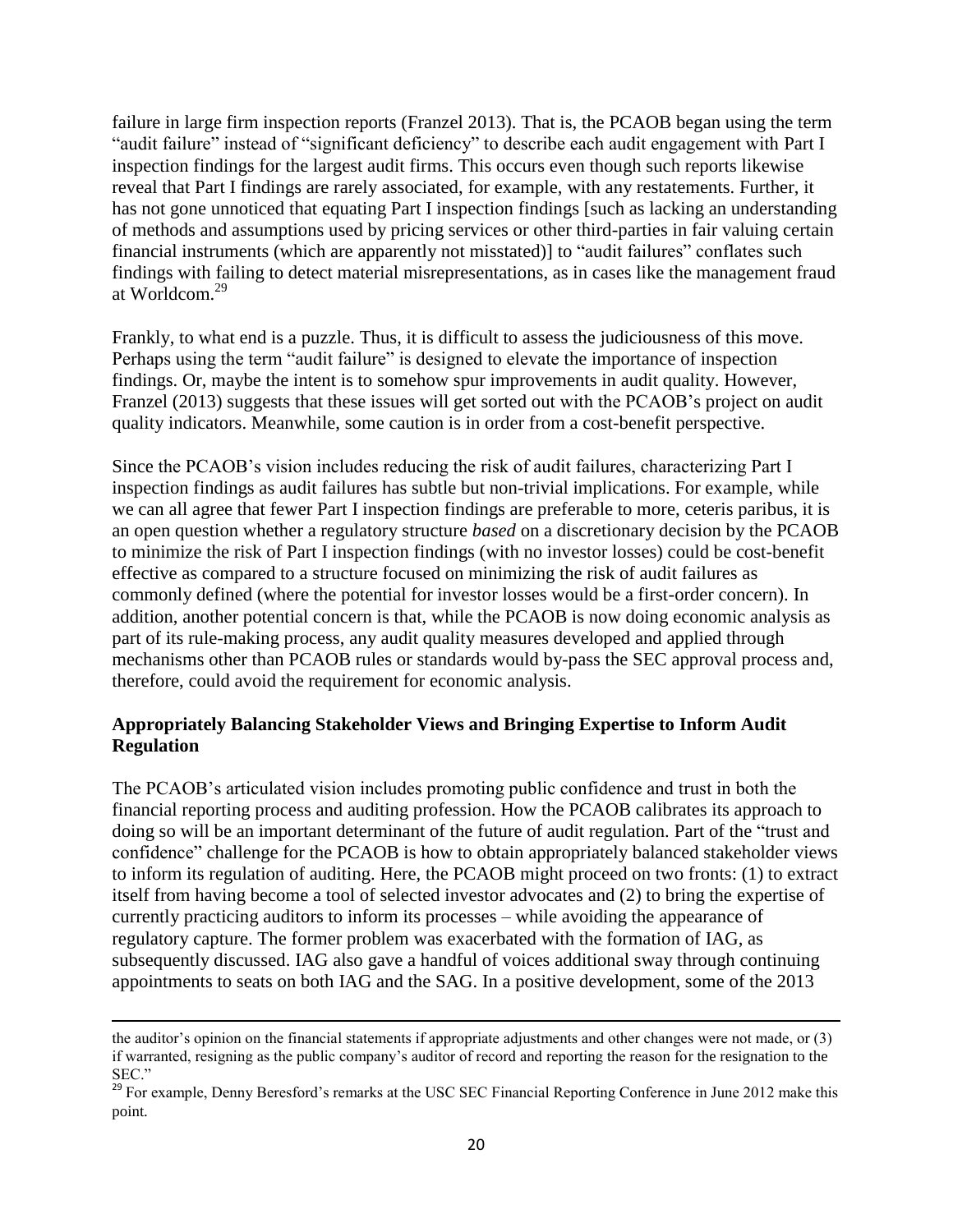appointments to SAG break with this tradition, although SAG and IAG continue to have a few "permanent-type" members and a few people continue to serve on both.

An overarching issue here involves reconsidering the long-standing PCAOB mindset that intends to distance itself from those it regulates. This mindset is behind the PCAOB"s decade-old decision to set its own standards and to demur on the convergence of auditing standards, as previously discussed. It has had a pervasive impact on the regulation of public company auditing over the last decade. While the PCAOB *permanently hires* former public company auditors, by design, the PCAOB keeps *currently practicing* auditors from substantive involvement in its initiatives, including standard-setting.<sup>30</sup> As a result, audit firm input appears largely confined to writing comment letters on concept releases and exposure drafts as part of the PCAOB"s formal due process available to all stakeholders.

As noted, the PCAOB formed two major advisory groups – only one of which includes practicing auditors.<sup>31</sup> But setting aside membership, the PCAOB has not yet figured out how to effectively use either SAG or IAG to inform its activities, including standard-setting. For example, regardless of who is appointed to SAG, an advisory group that consists of 40 or so members, that meets twice a year for four days or less, and that discusses a variety of topics at each meeting based on an agenda largely controlled by the PCAOB cannot possibly be a group that optimally informs the development and drafting of PCAOB auditing standards or other rules and initiatives. While the PCAOB references SAG input to support various Board and staff positions, these references run the risk of being seen as "cherry-picking" because nearly every point of view is heard from SAG, regardless of topic, without any explicit (or often discernible) consensus reached.

In contrast, the PCAOB uses subcommittees on IAG (but not SAG). IAG subcommittees meet privately and appear to have free reign on topics. They draft subcommittee reports, too. Indeed, these reports tend to develop consensus positions that seem intended to help drive the PCAOB"s agenda. In this regard, it is concerning that some IAG subcommittees have taken to polling themselves and their friends. In turn, the polling results are presented as if the individual views are backed by organizations with trillions of investment dollars and, thereby, represent investors generally.

To summarize, all things considered, a 10-year milestone presents a perfect opportunity to reevaluate how the PCAOB seeks stakeholder input to inform its processes, including the use of advisory-type groups. Perhaps it could even experiment with forming traditional project specific standard-setting task forces. Regardless, the future of audit regulation will be shaped in a positive

 $\overline{\phantom{a}}$ 

<sup>&</sup>lt;sup>30</sup> In this regard, the PCAOB is unlike the SEC. For example, the SEC's Professional Accounting Fellow (PAF) Program is one mechanism for bringing current accounting and auditing expertise into the Agency, while maintaining objectivity. In spite of recommendations to do so in the Final Report of the Treasury Advisory Committee on the Auditing Profession (October 2008) and by others (Palmrose 2010b), the PCAOB has declined to institute a PAF-type program.

<sup>&</sup>lt;sup>31</sup> Of the 40 members of SAG for 2013, only nine are from audit firms. Nonetheless, in all fairness, while another 16 or so are not currently with audit firms and may not have practiced auditing for some time, they did spend time in public accounting. The PCAOB also has a Pricing Sources Task Force, which has eight out of 24 members from audit firms. IAG includes no practicing auditors. Any other currently active PCAOB committees or advisory groups are unknown, as they have no transparency, an issue previously discussed.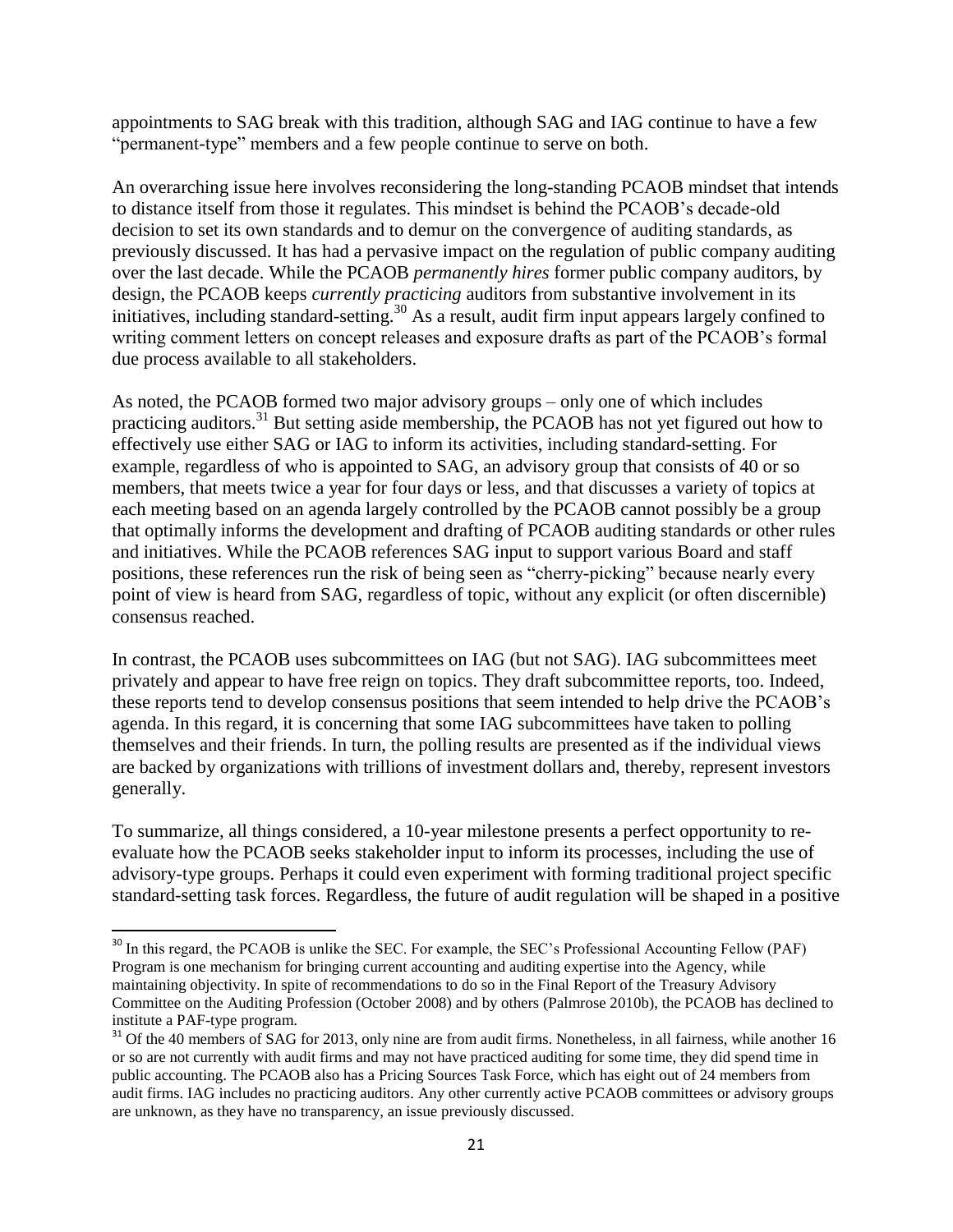way if the PCAOB can abandon the status quo and re-craft a vision for optimally eliciting balanced views on the issues at hand – during all stages of the process. Such a vision should encompass obtaining the wisdom and expertise of all stakeholders, including those that understand audit quality and the drivers of audit quality, especially the expertise that resides with practicing auditors.

## **Using Carefully Crafted Messaging to Promote Confidence and Trust**

Finally, an additional challenge for the PCAOB in achieving its vision of promoting confidence and trust in both the financial reporting process and auditing profession is how to maintain confidence in both itself as the audit regulator *and* in the auditors it regulates. Certainly the PCAOB"s role encompasses being a critic. But, with carefully crafted messaging, it is possible to be a critic without undermining confidence and trust. For example, based on my experience, one approach that the SEC uses is to generally avoid indicting the many when using anecdotes about problems with the few.

Even in regards to inspection findings, balanced messaging is possible. To illustrate, the overview section of each audit firm report on the PCAOB"s 2003 initial limited inspections for the large firms included the following:

*… from the Board's perspective, the inspection reports are not intended to serve as balance report cards, rating tools, or potential marketing aids for any firm. The reports are intended principally to focus our inspection-related dialogue with a firm on those areas where improvement is either required for compliance with relevant standards and rules, or is likely to enhance the quality of the firm's audit practice.*

*The reports' emphasis on these criticisms, however, should not be understood to reflect any broad negative assessment. The four firms inspected in 2003 are made up of thousands of audit professionals, have developed multiple volumes of quality control policies, and perform audits for a combined total of more than 10,000 public companies. It would be a mistake to construe the Board's 2003 inspection findings as suggesting that any of these firms is incapable of providing high quality audit services.*

Although this and related text was subsequently dropped from inspection reports, it provides one example of using carefully crafted messaging to promote confidence and trust, while likewise performing the function of a critic, as Part I of each report went on to describe inspection deficiencies.

Further on the inspection front, reasonable differences can exist between judgments of PCAOB inspectors and those of auditors on accounting and auditing matters, including the requisite nature, timing, extent, and documentation of audit evidence. It is important for all stakeholders to take PCAOB inspection findings seriously. However, the point is not to silence alternative perspectives, but to encourage a robust dialogue about the issues, including among regulators, auditors, and audit committees (e.g., see PCAOB 2012b).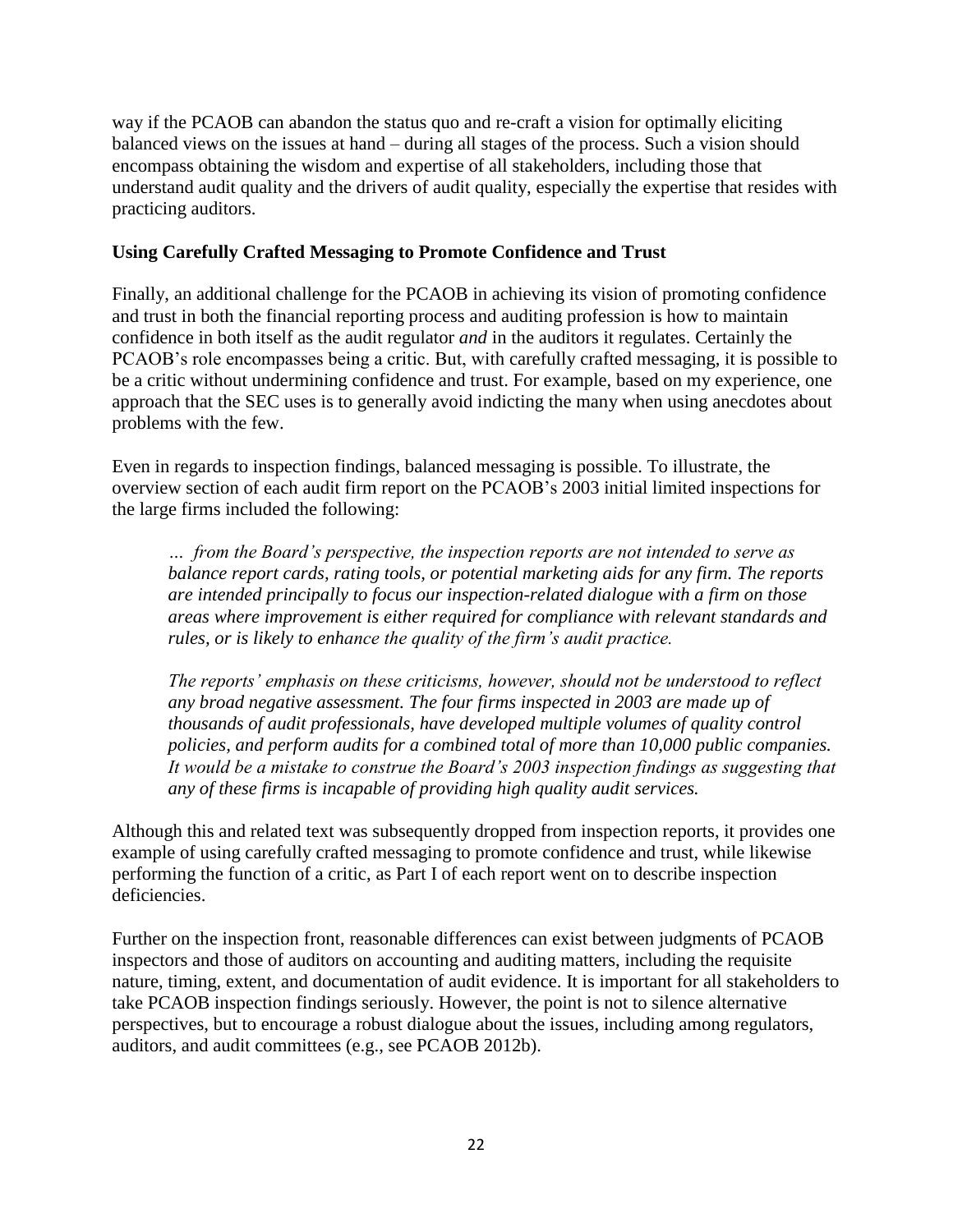To summarize, a key for the future of audit regulation is whether the PCAOB can navigate to an effective and balanced approach to messaging. Such messaging would be characterized by candor, while maintaining confidence and trust in public company audits and the auditing profession – consistent with the PCAOB"s vision. Such messaging would also provide appropriate incentives for and encouragement to audit firms and their individual auditors to maintain and continually strive to improve audit quality.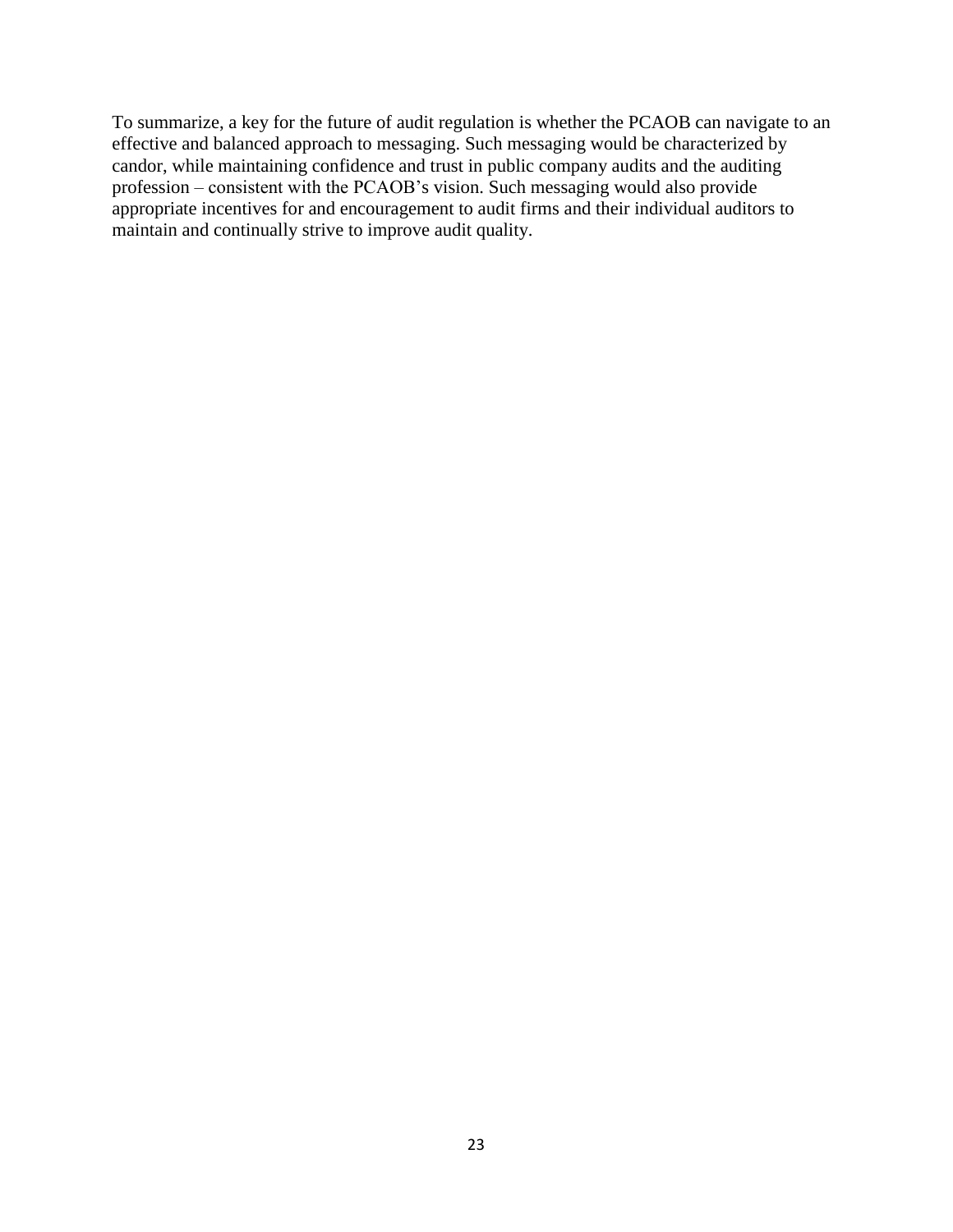#### **REFERENCES**

Center for Audit Quality (CAQ). 2008. Report on the survey of audit committee members conducted by the CAQ. (March).

\_\_\_\_\_\_\_\_\_\_. Brief of *Amicus Curiae* Center for Audit Quality in support of KPMG LLP. (May 12).

- Cox, J. D. and B. J. C. Baucom. 2012. The emperor has no clothes: Confronting the D.C circuit"s usurpation of SEC rulemaking authority. Working paper Duke University (March 4).
- Croteau, B. T. 2012. Remarks before the 2012 American Accounting Association annual meeting – Policy choices informed by root cause analysis and the audit performance feedback loop – Investors are counting on all of us (August 6). (Available at http://www.sec.gov/news/speech/2012/spch080612btc.htm)
- Franzel. J. M. 2013. Protecting investors by seizing the opportunity to strengthen audit quality. Speech at the American Accounting Association Midyear Conference and Doctoral Consortium (January 18). (Available at http://pcaobus.org)
- General Accounting (Accountability) Office (GAO). 2003. Public accounting firms required study on the potential effects of mandatory audit firm rotation (GAO 04-217).
- Goelzer, D. L. 2010. Statement on proposed temporary rule for an interim program of inspection related to audits of broker dealers (December 14). (Available at http://pcaobus.org)
- Glover, S. M., D. F. Prawitt, and M. H. Taylor. 2009. Audit standard setting and inspection for U.S. public companies: A critical assessment and recommendations for fundamental change. *Accounting Horizons* 23 (2): 221-237.
- Hanson, J. D. 2012. Statement on auditing standard related to communications with audit committees. PCAOB Open Board Meeting (August 15). (Available at http://pcaobus.org)

\_\_\_\_\_\_\_\_\_\_. 2013. NewsDigest Highlights: PCAOB member Jay Hanson said that he struggles to see how the board would ever be able to create a mandatory audit firm rotation requirement. *Journal of Accountancy* (February): 11, 13.

- Holzer, J. 2013. Oversight board chairman pressed on auditor rotation plan. *CFO Journal/The Wall Street Journal* (February 13). (Available at http://blogs.wsj.com/cfo/2013/02/13/oversight-board-chairment-pressed-on-auditorrotation ...)
- Kinney, W. R., Jr. 2005. Twenty-five years of audit deregulation and re-regulation: What does it mean for 2005 and beyond. *Auditing: A Journal of Practice & Theory* 24 (Supplement): 89-109.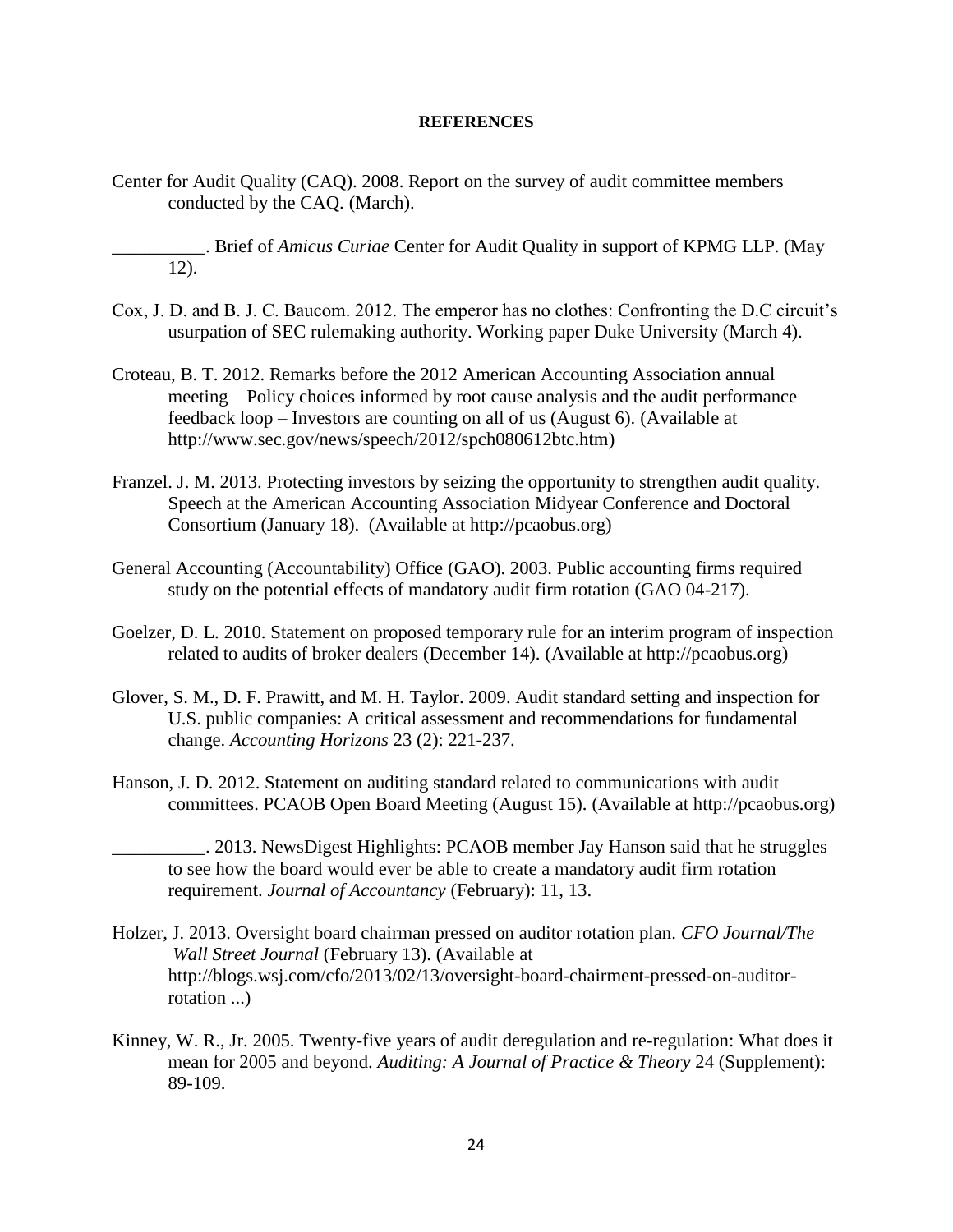- Lynch, S. N. 2013. U.S. House panel probes audit watchdog"s economic analysis. Thomson Reuters (January 14), available at http://www.reuters.com/assets/print?aid=USBRE90D14I20130114.
- Palmrose, Z-V. 1991. Trials of legal disputes involving independent auditors: Some empirical evidence. *Journal of Accounting Research* 29 (Supplement): 54-71.

\_\_\_\_\_\_\_\_\_\_. 2006. Maintaining the value and viability of auditors as gatekeepers under SOX: An auditing master proposal. In *Financial Gatekeepers: Can They Protect Investor,*  edited by Fuchita, U. and R. Litan., 103-135. Baltimore, MD: The Brookings Institute.

\_\_\_\_\_\_\_\_\_\_. 2009. Science, politics, and accounting: A view from the Potomac. *The Accounting Review*84 (2): 281-297.

. 2010a. Balancing the costs and benefits of auditing and financial reporting regulation post-SOX, part I: Perspectives from the nexus at the SEC. *Accounting Horizons* 24 (2): 313-326.

\_\_\_\_\_\_\_\_\_\_. 2010b. Balancing the costs and benefits of auditing and financial reporting regulation post-SOX, part II: Perspectives from the nexus at the SEC. *Accounting Horizons* 24 (3): 487-507.

\_\_\_\_\_\_\_\_\_\_. 2012. Public policy perspectives on audit quality research. Working paper University of Washington (September 4).

- Panel on Audit Effectiveness. 2000. *Report and Recommendations*. August 31. Stamford, CT: Public Oversight Board.
- Public Company Accounting Oversight Board (PCAOB). 2004. Rule 4012 inspections of foreign registered public accounting firms. PCAOB File No. 2004-04; SEC Release No. 34- 50291 (August 30). (Available at http://pcaobus.org)

\_\_\_\_\_\_\_\_\_\_. 2006a. PCAOB annual report: Strengthening investor confidence. (Available at http://pcaobus.org)

\_\_\_\_\_\_\_\_\_\_. 2006b. The process for board determinations regarding firms" efforts to address quality control criticisms in inspection reports. PCAOB Release No. 104-2006-077 (March 21). (Available at http://pcaobus.org)

\_\_\_\_\_\_\_\_\_\_. 2010. Consideration of registration applications from public accounting firms in non-U.S. jurisdictions where there are unresolved obstacles to PCAOB inspections. PCAOB Release No. 2010-007 (October 7). (Available at http://pcaobus.org)

\_\_\_\_\_\_\_\_\_\_. 2008. PCAOB strategic plan 2008-2013 (March 31). (Available at http://pcaobus.org)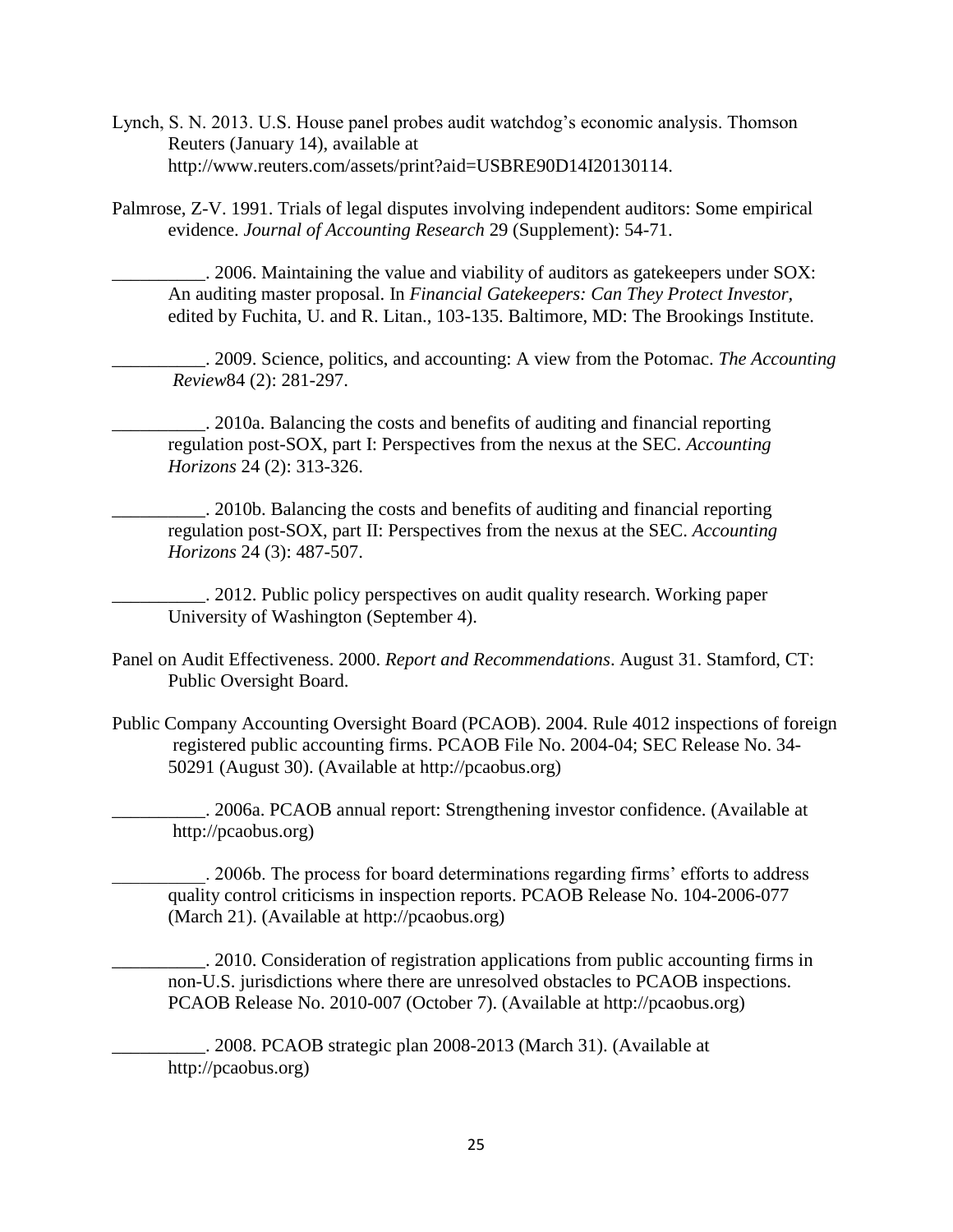\_\_\_\_\_\_\_\_\_\_. 2011a. PCAOB annual report: Protecting the public interest through audit oversight. (Available at http://pcaobus.org)

\_\_\_\_\_\_\_\_\_\_. 2011b. Concept release on auditor independence and audit firm rotation and notice of roundtable. PCAOB Release No. 2011-006 (August 16). (Available at http://pcaobus.org)

\_\_\_\_\_\_\_\_\_\_. 2011c. PCAOB strategic plan: Improving the relevance and quality of the audit for the protection and benefit of investors 2011-2015 (November 30). (Available at http://pcaobus.org)

\_\_\_\_\_\_\_\_\_\_. 2012a. PCAOB budget 2010-2012. (Available at http://pcaobus.org)

\_\_\_\_\_\_\_\_\_\_. 2012b. Information for audit committees about the PCAOB inspection process. PCAOB Release No. 2012-003 (August 1). (Available at http://pcaobus.org)

\_\_\_\_\_\_\_\_\_\_. 2012c. Report on the progress of the interim inspection program related to audits of brokers and dealers. PCAOB Release No. 2012-005 (August 20). (Available at http://pcaobus.org)

\_\_\_\_\_\_\_\_\_\_. 2012d. PCAOB strategic plan: Improving the relevance and quality of the audit for the protection and benefit of investors 2012-2016 (November 30). (Available at http://pcaobus.org)

Reilly, D. 2012. Playing peekaboo with audit watchdog. *The Wall Street Journal* (August 25-26).

- Schapiro, M. L. 2012. Testimony before the subcommittee on financial services and general government committee on appropriations United States House of Representatives (March 6). Available at http://www.sec.gov/news/testimony/2012/ts030612mls.thm
- Securities and Exchange Commission (SEC). 2002. Commission formally proposes framework for a public accountability board. (June 20). Available at http://www.sec.gov/news/press/2001-91.htm

\_\_\_\_\_\_\_\_\_\_. 2011. Delegation of authority to chief accountant (SEC Release No. 34-63699) (January 11).

\_\_\_\_\_\_\_\_\_\_. 2012a. In brief: FY 2013 congressional justification (February). Available at www.sec.gov.

\_\_\_\_\_\_\_\_\_\_\_\_. 2012b. SEC memorandum regarding current guidance on economic analysis in SEC rulemakings (March 16).

\_\_\_\_\_\_\_\_\_\_. 2012c. Press Release: SEC charges China affiliates of big four accounting firms with violating U.S. securities laws in reusing to produce documents (December 3).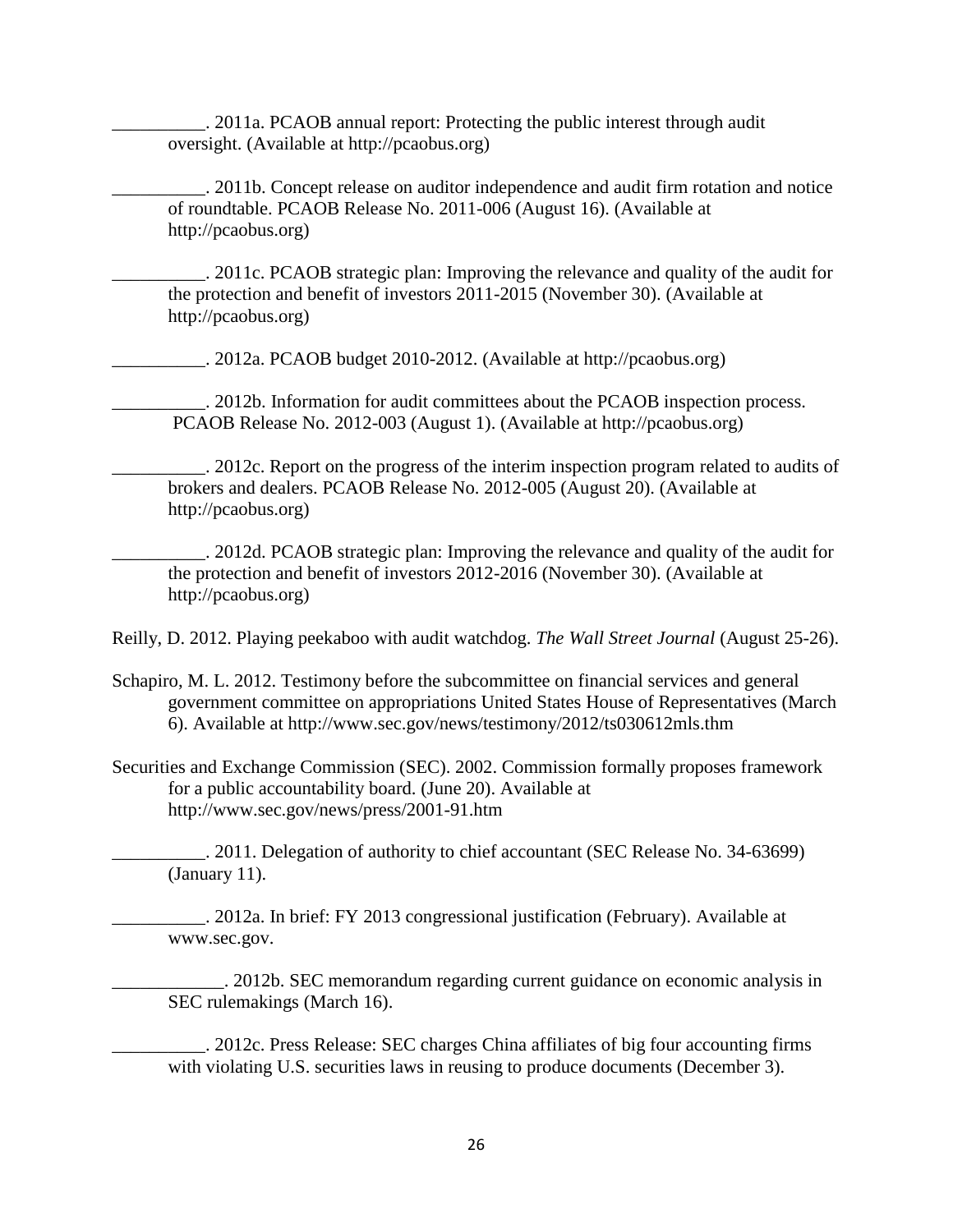\_\_\_\_\_\_\_\_\_\_. 2012d. Order granting approval of proposed rules on auditing standard no. 16, communications with audit committees, and related transitional amendments to PCAOB standards (Release No. 34-68453) (December 17).

US Senate Committee on Banking, Housing, and Urban Affairs (US Senate). 2002. Report on Public Company Accounting Reform and Investor Protection Act of 2002. (Report 107- 205) Washington, DC: U.S. Government Printing Office (July 3).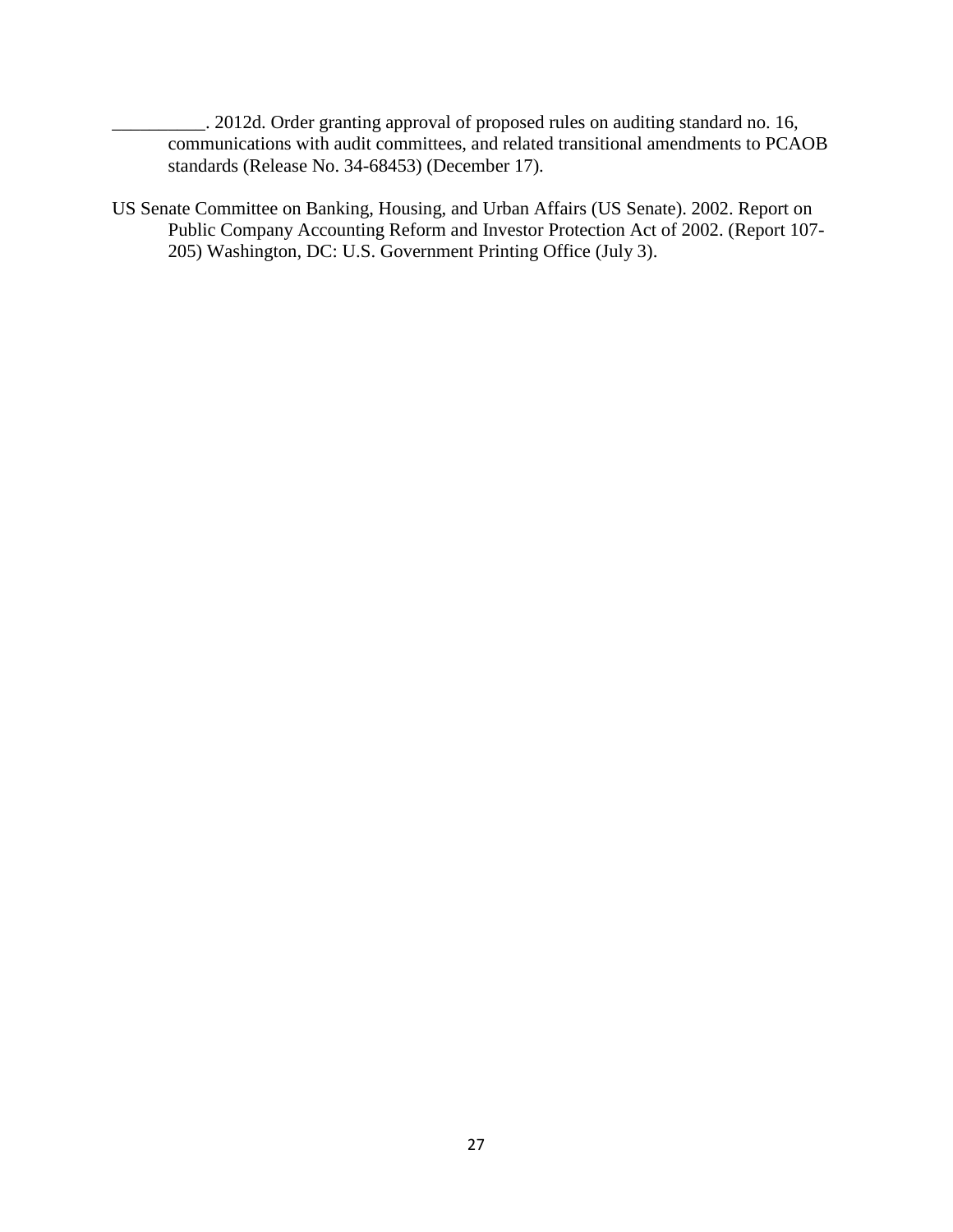## **APPENDIX A**

Comparison of PCAOB and SEC Responsibilities and Resources

As subsequently discussed, the PCAOB's annual budget is about 17.5% of the SEC's and its staffing is about 20.5%. The heart of the PCAOB"s activities focuses on annually inspecting 9 large US firms, with about 272 additional audit firm inspections planned during 2012. A small amount of PCAOB resources are devoted to standard-setting; and enforcement gets almost three times the amount of resources as standard-setting.

To explain, the PCAOB"s budget for 2012 provides for total outlays of \$227.7 million. The breakdown is as follows:

- 50% for the Division of Registration and Inspections;
- 25% for administration (of which IT is nearly half);
- About 9% for the Division of Enforcement and Investigations;
- Slightly more than 3% for the Office of the Chief Auditor (Standards), 10% for other offices, and 3% for the Board and executive staff (PCAOB 2012a).

As of December 31, 2011 (and used for planning 2012 inspections), 2,388 audit firms were registered with the PCAOB. However, 72% of these firms issued no audit reports (1,004 US and 708 non-US for a total of 1,712 firms). Otherwise, 28% issued one to 100 audit reports (467 US and 200 non-US for a total of 667 firms), which would make them subject to tri-annual inspections. Less than 0.5% issued more than 100 audit reports (nine US and no non-US firms) and are, therefore, subject to annual inspection (PCAOB 2011a). During 2012, the PCAOB planned to inspect a total of 281 audit firms (90 of which are non-US) (PCAOB 2011c).

By way of comparison, the SEC"s appropriation for fiscal year 2012 was about \$1.3 billion, which was offset by collections of fees on securities transactions. As of March 2012:

- The SEC has responsibility for approximately 35,000 entities, including direct oversight of about 11,700 investment advisers, 9,700 mutual funds and exchange traded funds (ETFs), and close to 4,500 broker-dealers with more than 160,000 branch offices;
- The SEC also has responsibility for reviewing the disclosures and financial statements of more than 9,100 reporting companies;
- The SEC oversees approximately 450 transfer agents, 15 national securities exchanges, eight active clearing agencies, and nine nationally recognized statistical rating organizations (NRSROs), as well as the PCAOB, Financial Industry Regulatory Authority (FINRA), Municipal Securities Rulemaking Board (MSRB), and the Securities Investor Protection Corporation (SIPC);
- Due to recent changes in the law, smaller investment advisers will transition from SEC to state oversight during 2012, but with the corresponding addition of advisers to private funds, the SEC estimates that the agency will still oversee approximately 10,000 investment advisers with about \$44 trillion in assets under management.
- Over FY 2012 and FY 2013, the SEC expects to fully implement its new oversight responsibilities with respect to municipal advisors and entities registering with it in connection with the security-based swap regulatory regime (Schapiro 2012).